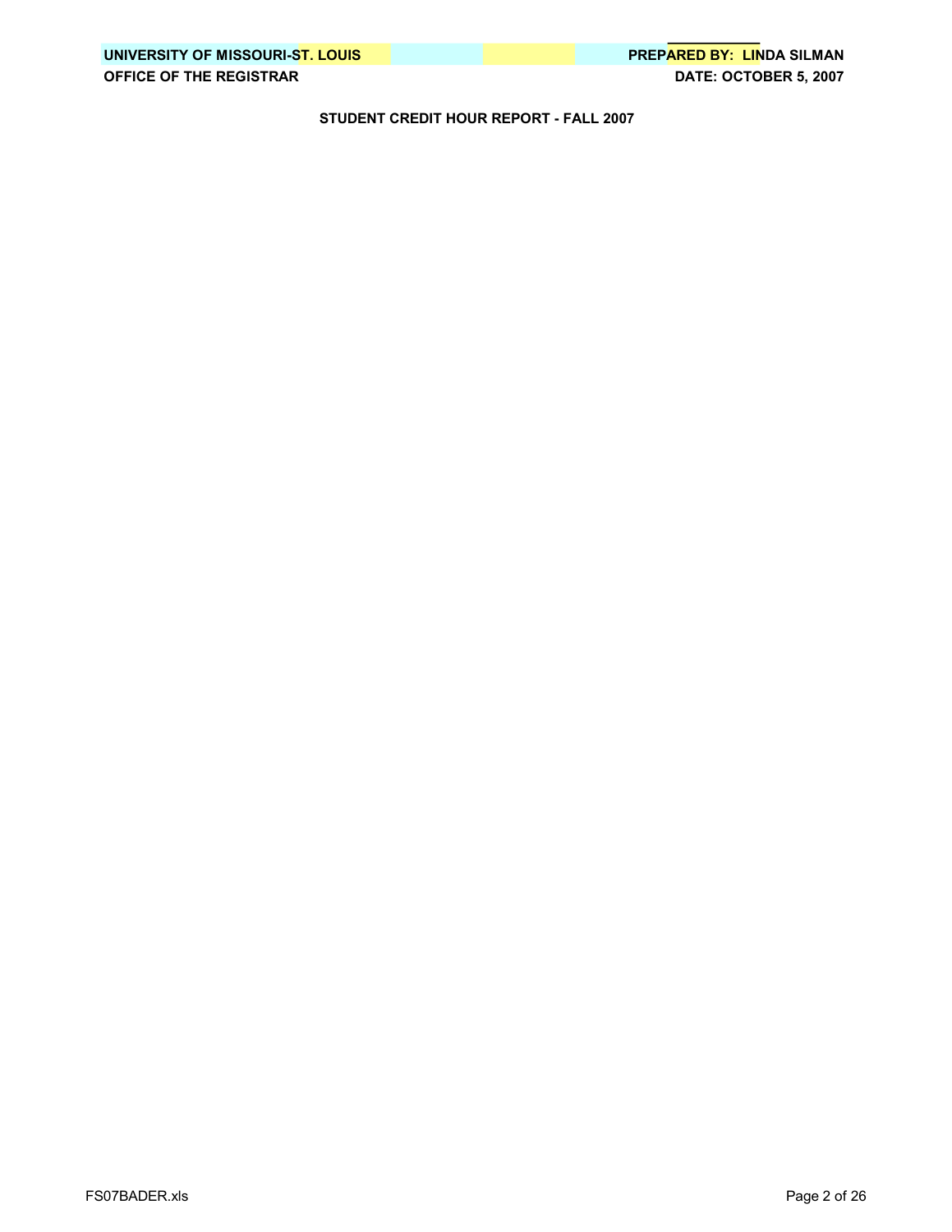|                    | <b>DAY</b>     |                 | <b>EVENING</b> |                 | <b>TOTAL</b>   |                 |
|--------------------|----------------|-----------------|----------------|-----------------|----------------|-----------------|
|                    | <b>STUDENT</b> | <b>ENROLLED</b> | <b>STUDENT</b> | <b>ENROLLED</b> | <b>STUDENT</b> | <b>ENROLLED</b> |
| <b>BIOLOGY</b>     | <b>CR HRS</b>  | <b>STUDENTI</b> | <b>CR HRS</b>  | <b>STUDENTI</b> | <b>CR HRS</b>  | <b>STUDENT</b>  |
| $0 - 0999$         |                |                 |                |                 | 0              |                 |
| 1000 - 2999        | 3,360          | 1,054           | 609            | 183             | 3,969          | 1,237           |
| $3000 - 3999$      | 361            | 130             | 273            | 91              | 634            | 221             |
| 4000 - 4999        | 369            | 137             | 371            | 119             | 740            | 256             |
| 0 - 4999 TOTALI    | 4,090          | 1,321           | 1,253          | 393             | 5,343          | 1,714           |
| $5000 - 7999$      | 509            | 208             |                |                 | 509            | 208             |
| <b>GRAND TOTAL</b> | 4,599          | 1,529           | 1,253          | 393             | 5,852          | 1,922           |

|                      | <b>DAY</b>     |                  | <b>EVENING</b> |                 | <b>TOTAL</b>   |                 |
|----------------------|----------------|------------------|----------------|-----------------|----------------|-----------------|
|                      | <b>STUDENT</b> | <b>ENROLLEDI</b> | <b>STUDENT</b> | <b>ENROLLED</b> | <b>STUDENT</b> | <b>ENROLLED</b> |
| <b>CHEMISTRY</b>     | <b>CR HRS</b>  | <b>STUDENTI</b>  | <b>CR HRS</b>  | <b>STUDENT</b>  | <b>CR HRS</b>  | <b>STUDENT</b>  |
| $0 - 0999$           |                |                  |                |                 | 0              |                 |
| 1000 - 2999          | 1,929          | 489              | 303            | 86              | 2,232          | 575             |
| $3000 - 3999$        | 89             | 42               | 91             | 49              | 180            | 91              |
| 4000 - 4999          | 114            | 57               | 213            | 71              | 327            | 128             |
| $0 - 4999$ TOTAL     | 2,132          | 588              | 607            | 206             | 2,739          | 794             |
| $5000 - 7999$        | 275            | 122              |                |                 | 275            | 122             |
| <b>GRAND TOTAL  </b> | 2,407          | 710              | 607            | 206             | 3,014          | 916             |

|                     | <b>DAY</b>     |                 | <b>EVENING</b> |                 | <b>TOTAL</b>   |                 |
|---------------------|----------------|-----------------|----------------|-----------------|----------------|-----------------|
|                     | <b>STUDENT</b> | <b>ENROLLED</b> | <b>STUDENT</b> | <b>ENROLLED</b> | <b>STUDENT</b> | <b>ENROLLED</b> |
| <b>CHINESE</b>      | <b>CR HRS</b>  | <b>STUDENT</b>  | <b>CR HRS</b>  | <b>STUDENT</b>  | <b>CR HRS</b>  | <b>STUDENT</b>  |
| $0 - 0999$          |                |                 |                |                 | Ü              |                 |
| 1000 - 2999         | 164            | 36              |                |                 | 164            | 36              |
| $3000 - 3999$       |                |                 |                |                 | 0              |                 |
| 4000 - 4999         |                |                 |                |                 |                |                 |
| 0 - 4999 TOTAL      | 164            | 36              | $\Omega$       |                 | 164            | 36              |
| 5000 - 7999         |                |                 |                |                 | 0              |                 |
| <b>GRAND TOTALI</b> | 164            | 36              |                |                 | 164            | 36              |

|                         | <b>DAY</b>     |                 | <b>EVENING</b> |                 | <b>TOTAL</b>   |                  |
|-------------------------|----------------|-----------------|----------------|-----------------|----------------|------------------|
|                         | <b>STUDENT</b> | <b>ENROLLED</b> | <b>STUDENT</b> | <b>ENROLLED</b> | <b>STUDENT</b> | <b>ENROLLEDI</b> |
| <b>COMPUTER SCIENCE</b> | <b>CR HRS</b>  | <b>STUDENTI</b> | <b>CR HRS</b>  | <b>STUDENT</b>  | <b>CR HRS</b>  | <b>STUDENT</b>   |
| $0 - 0999$              |                |                 |                |                 | 0              |                  |
| 1000 - 2999             | 402            | 134             | 204            | 68              | 606            | 202              |
| $3000 - 3999$           |                |                 | 135            | 45              | 135            | 45               |
| $4000 - 4999$           | 207            | 69              | 141            | 47              | 348            | 116              |
| 0 - 4999 TOTALI         | 609            | 203             | 480            | 160             | 1,089          | 363              |
| 5000 - 7999             | 265            | 89              |                |                 | 265            | 89               |
| <b>GRAND TOTAL</b>      | 874            | 292             | 480            | 160             | 1,354          | 452              |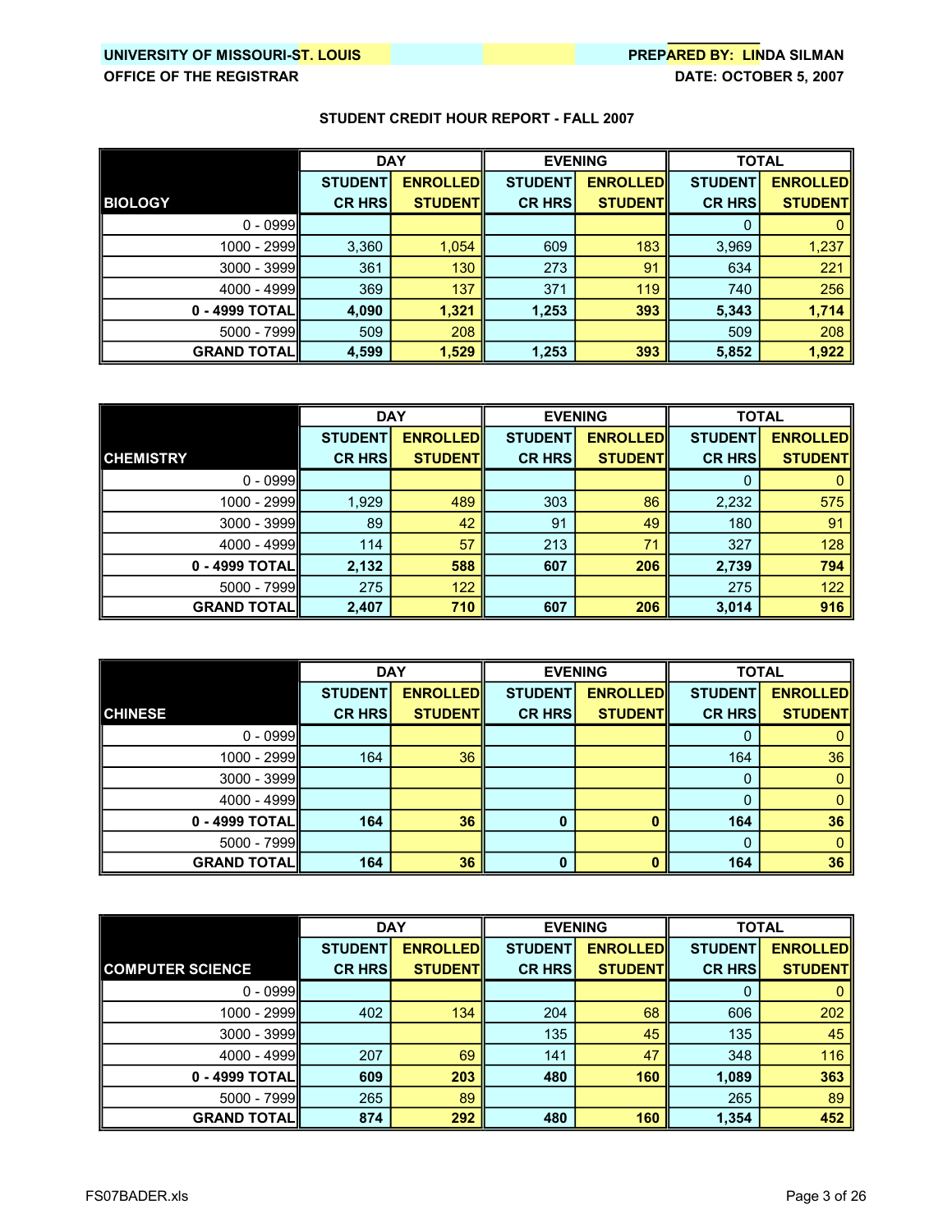|                         | <b>DAY</b>     |                 | <b>EVENING</b> |                  | <b>TOTAL</b>   |                  |
|-------------------------|----------------|-----------------|----------------|------------------|----------------|------------------|
|                         | <b>STUDENT</b> | <b>ENROLLED</b> | <b>STUDENT</b> | <b>ENROLLEDI</b> | <b>STUDENT</b> | <b>ENROLLEDI</b> |
| <b>CRIMINAL JUSTICE</b> | <b>CR HRS</b>  | <b>STUDENTI</b> | <b>CR HRS</b>  | <b>STUDENTI</b>  | <b>CR HRS</b>  | <b>STUDENT</b>   |
| $0 - 0999$              |                |                 |                |                  | 0              |                  |
| 1000 - 2999             | 2,322          | 774             | 741            | 247              | 3,063          | 1,021            |
| $3000 - 3999$           | 60             | 21              | 72             | 24               | 132            | 45               |
| 4000 - 4999             | 354            | 118             | 87             | 29               | 441            | 147              |
| 0 - 4999 TOTALI         | 2,736          | 913             | 900            | 300              | 3,636          | 1,213            |
| 5000 - 7999             | 344            | 111             |                |                  | 344            | 111              |
| <b>GRAND TOTAL</b>      | 3,080          | 1,024           | 900            | 300              | 3,980          | 1,324            |

|                      | <b>DAY</b>     |                 | <b>EVENING</b> |                 | <b>TOTAL</b>   |                 |
|----------------------|----------------|-----------------|----------------|-----------------|----------------|-----------------|
|                      | <b>STUDENT</b> | <b>ENROLLED</b> | <b>STUDENT</b> | <b>ENROLLED</b> | <b>STUDENT</b> | <b>ENROLLED</b> |
| <b>ECONOMICS</b>     | <b>CR HRS</b>  | <b>STUDENTI</b> | <b>CR HRS</b>  | <b>STUDENT</b>  | <b>CR HRS</b>  | <b>STUDENT</b>  |
| $0 - 0999$           |                |                 |                |                 | 0              |                 |
| 1000 - 2999          | 2,099          | 719             | 309            | 103             | 2,408          | 822             |
| $3000 - 3999$        | 168            | 56              | 111            | 37              | 279            | 93              |
| 4000 - 4999          | 177            | 49              | 48             | 16              | 225            | 65              |
| 0 - 4999 TOTAL       | 2,444          | 824             | 468            | 156             | 2,912          | 980             |
| $5000 - 7999$        | 102            | 34              |                |                 | 102            | 34              |
| <b>GRAND TOTAL  </b> | 2,546          | 858             | 468            | 156             | 3,014          | 1,014           |

|                     | <b>DAY</b>     |                 | <b>EVENING</b> |                 | <b>TOTAL</b>   |                  |
|---------------------|----------------|-----------------|----------------|-----------------|----------------|------------------|
|                     | <b>STUDENT</b> | <b>ENROLLED</b> | <b>STUDENT</b> | <b>ENROLLED</b> | <b>STUDENT</b> | <b>ENROLLEDI</b> |
| <b>ENGLISH</b>      | <b>CR HRS</b>  | <b>STUDENTI</b> | <b>CR HRS</b>  | <b>STUDENT</b>  | <b>CR HRS</b>  | <b>STUDENT</b>   |
| $0 - 0999$          |                |                 |                |                 | 0              |                  |
| 1000 - 2999         | 2,229          | 743             | 321            | 107             | 2,550          | 850              |
| $3000 - 3999$       | 2,623          | 875             | 672            | 224             | 3,295          | 1,099            |
| $4000 - 4999$       | 724            | 242             | 111            | 37              | 835            | 279              |
| 0 - 4999 TOTALII    | 5,576          | 1,860           | 1,104          | 368             | 6,680          | 2,228            |
| $5000 - 7999$       | 492            | 164             |                |                 | 492            | 164              |
| <b>GRAND TOTALI</b> | 6,068          | 2,024           | 1,104          | 368             | 7,172          | 2,392            |

|                            | <b>DAY</b>     |                 | <b>EVENING</b> |                 | <b>TOTAL</b>   |                 |
|----------------------------|----------------|-----------------|----------------|-----------------|----------------|-----------------|
| <b>ENGLISH AS A SECOND</b> | <b>STUDENT</b> | <b>ENROLLED</b> | <b>STUDENT</b> | <b>ENROLLED</b> | <b>STUDENT</b> | <b>ENROLLED</b> |
| <b>LANGUAGE</b>            | <b>CR HRS</b>  | <b>STUDENTI</b> | <b>CR HRS</b>  | <b>STUDENT</b>  | <b>CR HRS</b>  | <b>STUDENT</b>  |
| $0 - 0999$                 |                |                 |                |                 | O              |                 |
| 1000 - 2999                |                |                 |                |                 | 0              |                 |
| $3000 - 3999$              | 144            | 48              |                |                 | 144            | 48              |
| 4000 - 4999                | 327            | 111             |                |                 | 327            | 111             |
| 0 - 4999 TOTALII           | 471            | 159             |                |                 | 471            | 159             |
| $5000 - 7999$              |                | 10 <sup>°</sup> |                |                 | 0              | 10 <sup>1</sup> |
| <b>GRAND TOTALI</b>        | 471            | 169             |                |                 | 471            | 169             |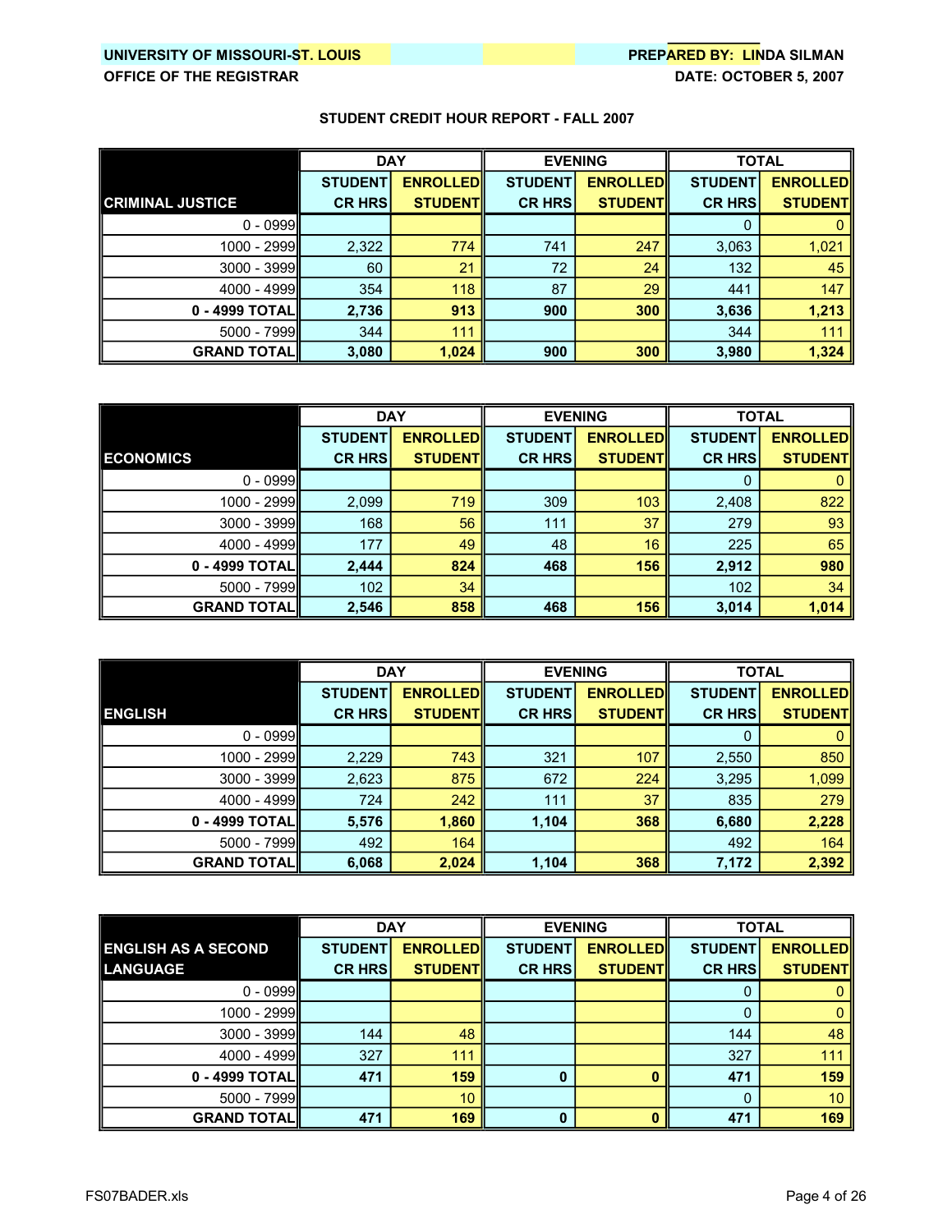|                         | <b>DAY</b>     |                 |                | <b>EVENING</b>  |                | <b>TOTAL</b>    |
|-------------------------|----------------|-----------------|----------------|-----------------|----------------|-----------------|
|                         | <b>STUDENT</b> | <b>ENROLLED</b> | <b>STUDENT</b> | <b>ENROLLED</b> | <b>STUDENT</b> | <b>ENROLLED</b> |
| <b>FOREIGN LANGUAGE</b> | <b>CR HRS</b>  | <b>STUDENTI</b> | <b>CR HRS</b>  | <b>STUDENTI</b> | <b>CR HRS</b>  | <b>STUDENT</b>  |
| $0 - 0999$              |                |                 |                |                 | υ              |                 |
| 1000 - 2999             |                |                 |                |                 |                |                 |
| $3000 - 3999$           |                |                 | 6              |                 | 6              |                 |
| 4000 - 4999             |                |                 |                |                 | 0              |                 |
| 0 - 4999 TOTAL          |                |                 | ĥ              |                 | 6              |                 |
| 5000 - 7999             |                |                 |                |                 | 0              |                 |
| <b>GRAND TOTAL</b>      | O              |                 | 6              |                 | 6              |                 |

|                     | <b>DAY</b>     |                 | <b>EVENING</b> |                 | <b>TOTAL</b>   |                 |
|---------------------|----------------|-----------------|----------------|-----------------|----------------|-----------------|
|                     | <b>STUDENT</b> | <b>ENROLLED</b> | <b>STUDENT</b> | <b>ENROLLED</b> | <b>STUDENT</b> | <b>ENROLLED</b> |
| <b>FRENCH</b>       | <b>CR HRS</b>  | <b>STUDENT</b>  | <b>CR HRS</b>  | <b>STUDENT</b>  | <b>CR HRS</b>  | <b>STUDENT</b>  |
| $0 - 0999$          |                |                 |                |                 | 0              |                 |
| 1000 - 2999         | 497            | 115             | 130            | 36              | 627            | 151             |
| 3000 - 3999         | 24             | 8               |                |                 | 24             | 8               |
| 4000 - 4999         | 51             | 17              |                |                 | 51             | 17              |
| 0 - 4999 TOTAL      | 572            | 140             | 130            | 36              | 702            | 176             |
| $5000 - 7999$       |                |                 |                |                 | 0              |                 |
| <b>GRAND TOTALI</b> | 572            | 140             | 130            | 36              | 702            | 176             |

|                      | <b>DAY</b>     |                 |                | <b>EVENING</b>  | <b>TOTAL</b>   |                 |
|----------------------|----------------|-----------------|----------------|-----------------|----------------|-----------------|
|                      | <b>STUDENT</b> | <b>ENROLLED</b> | <b>STUDENT</b> | <b>ENROLLED</b> | <b>STUDENT</b> | <b>ENROLLED</b> |
| <b>GEOGRAPHY</b>     | <b>CR HRS</b>  | <b>STUDENT</b>  | <b>CR HRS</b>  | <b>STUDENT</b>  | <b>CR HRS</b>  | <b>STUDENT</b>  |
| $0 - 0999$           |                |                 |                |                 | Ü              |                 |
| 1000 - 2999          |                |                 | 96             | 32              | 96             | 32              |
| $3000 - 3999$        |                |                 |                |                 | 0              |                 |
| 4000 - 4999          |                |                 |                |                 | 0              |                 |
| 0 - 4999 TOTAL       | 0              |                 | 96             | 32              | 96             | 32              |
| $5000 - 7999$        |                |                 |                |                 | 0              |                 |
| <b>GRAND TOTAL  </b> | 0              |                 | 96             | 32              | 96             | 32              |

|                      | <b>DAY</b>     |                 | <b>EVENING</b> |                 | <b>TOTAL</b>   |                 |
|----------------------|----------------|-----------------|----------------|-----------------|----------------|-----------------|
|                      | <b>STUDENT</b> | <b>ENROLLED</b> | <b>STUDENT</b> | <b>ENROLLED</b> | <b>STUDENT</b> | <b>ENROLLED</b> |
| <b>GEOLOGY</b>       | <b>CR HRS</b>  | <b>STUDENTI</b> | <b>CR HRS</b>  | <b>STUDENT</b>  | <b>CR HRS</b>  | <b>STUDENT</b>  |
| $0 - 0999$           |                |                 |                |                 | 0              |                 |
| 1000 - 2999          | 468            | 143             | 110            | 35              | 578            | 178             |
| $3000 - 3999$        |                |                 |                |                 | 0              |                 |
| 4000 - 4999          |                |                 |                |                 | 0              |                 |
| 0 - 4999 TOTAL       | 468            | 143             | 110            | 35              | 578            | 178             |
| $5000 - 7999$        |                |                 |                |                 | 0              |                 |
| <b>GRAND TOTAL  </b> | 468            | 143             | 110            | 35              | 578            | 178             |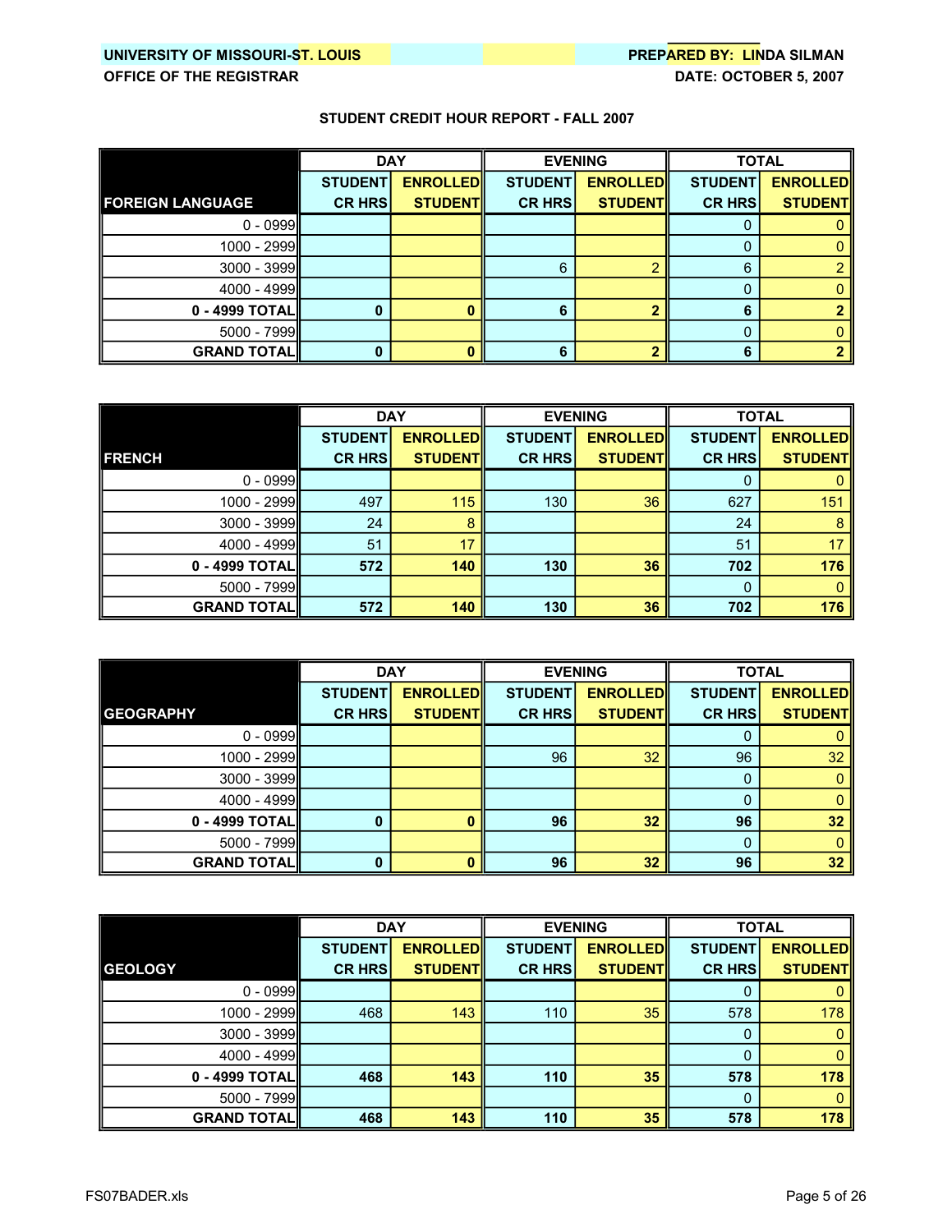|                    | <b>DAY</b>     |                 | <b>EVENING</b> |                 | <b>TOTAL</b>   |                 |
|--------------------|----------------|-----------------|----------------|-----------------|----------------|-----------------|
|                    | <b>STUDENT</b> | <b>ENROLLED</b> | <b>STUDENT</b> | <b>ENROLLED</b> | <b>STUDENT</b> | <b>ENROLLED</b> |
| <b>GERMAN</b>      | <b>CR HRS</b>  | <b>STUDENT</b>  | <b>CR HRS</b>  | <b>STUDENT</b>  | <b>CR HRS</b>  | <b>STUDENT</b>  |
| $0 - 0999$         |                |                 |                |                 |                |                 |
| 1000 - 2999        | 304            | 70              | 45             | 9               | 349            | 79              |
| $3000 - 3999$      |                |                 |                |                 | 0              |                 |
| 4000 - 4999        |                |                 |                |                 | 0              |                 |
| $0 - 4999$ TOTAL   | 304            | 70              | 45             | 9               | 349            | 79              |
| 5000 - 7999        |                |                 |                |                 | 0              |                 |
| <b>GRAND TOTAL</b> | 304            | 70              | 45             | 9               | 349            | 79              |

|                      | <b>DAY</b>     |                 | <b>EVENING</b> |                 | <b>TOTAL</b>   |                 |
|----------------------|----------------|-----------------|----------------|-----------------|----------------|-----------------|
|                      | <b>STUDENT</b> | <b>ENROLLED</b> | <b>STUDENT</b> | <b>ENROLLED</b> | <b>STUDENT</b> | <b>ENROLLED</b> |
| <b>GERONTOLOGY</b>   | <b>CR HRS</b>  | <b>STUDENT</b>  | <b>CR HRS</b>  | <b>STUDENT</b>  | <b>CR HRS</b>  | <b>STUDENT</b>  |
| $0 - 0999$           |                |                 |                |                 | U              |                 |
| 1000 - 2999          | 39             | 13              |                |                 | 39             | 13              |
| $3000 - 3999$        |                |                 |                |                 | 0              |                 |
| 4000 - 4999          |                |                 | 12             |                 | 12             |                 |
| 0 - 4999 TOTAL       | 39             | 13              | 12             |                 | 51             | 17              |
| 5000 - 7999          | 89             | 38              | $\Omega$       |                 | 89             | 38              |
| <b>GRAND TOTAL  </b> | 128            | 51              | 12             |                 | 140            | 55              |

|                             | <b>DAY</b>     |                 |                | <b>EVENING</b>  |                | <b>TOTAL</b>    |
|-----------------------------|----------------|-----------------|----------------|-----------------|----------------|-----------------|
|                             | <b>STUDENT</b> | <b>ENROLLED</b> | <b>STUDENT</b> | <b>ENROLLED</b> | <b>STUDENT</b> | <b>ENROLLED</b> |
| <b>GREEK ANCIENT/MODERN</b> | <b>CR HRS</b>  | <b>STUDENT</b>  | <b>CR HRS</b>  | <b>STUDENT</b>  | <b>CR HRS</b>  | <b>STUDENT</b>  |
| $0 - 0999$                  |                |                 |                |                 | U              |                 |
| 1000 - 2999                 | 16             |                 | 18             | 6               | 34             | 10              |
| $3000 - 3999$               |                |                 |                |                 | 0              |                 |
| $4000 - 4999$               |                |                 |                |                 |                |                 |
| 0 - 4999 TOTAL              | 16             |                 | 18             |                 | 34             | 10              |
| $5000 - 7999$               |                |                 |                |                 | $\mathbf{0}$   |                 |
| <b>GRAND TOTAL</b>          | 16             |                 | 18             | Б               | 34             | 10              |

|                     | <b>DAY</b>     |                 | <b>EVENING</b> |                 | <b>TOTAL</b>   |                 |
|---------------------|----------------|-----------------|----------------|-----------------|----------------|-----------------|
|                     | <b>STUDENT</b> | <b>ENROLLED</b> | <b>STUDENT</b> | <b>ENROLLED</b> | <b>STUDENT</b> | <b>ENROLLED</b> |
| <b>HISTORY</b>      | <b>CR HRS</b>  | <b>STUDENTI</b> | <b>CR HRS</b>  | <b>STUDENT</b>  | <b>CR HRS</b>  | <b>STUDENT</b>  |
| $0 - 0999$          |                |                 |                |                 | 0              |                 |
| 1000 - 2999         | 1,731          | 577             | 213            | 71              | 1,944          | 648             |
| $3000 - 3999$       | 654            | 218             | 177            | 59              | 831            | 277             |
| $4000 - 4999$       | 89             | 41              | 121            | 25              | 210            | 66              |
| 0 - 4999 TOTALII    | 2,474          | 836             | 511            | 155             | 2,985          | 991             |
| 5000 - 7999         | 466            | 148             |                |                 | 466            | 148             |
| <b>GRAND TOTALI</b> | 2,940          | 984             | 511            | 155             | 3,451          | 1,139           |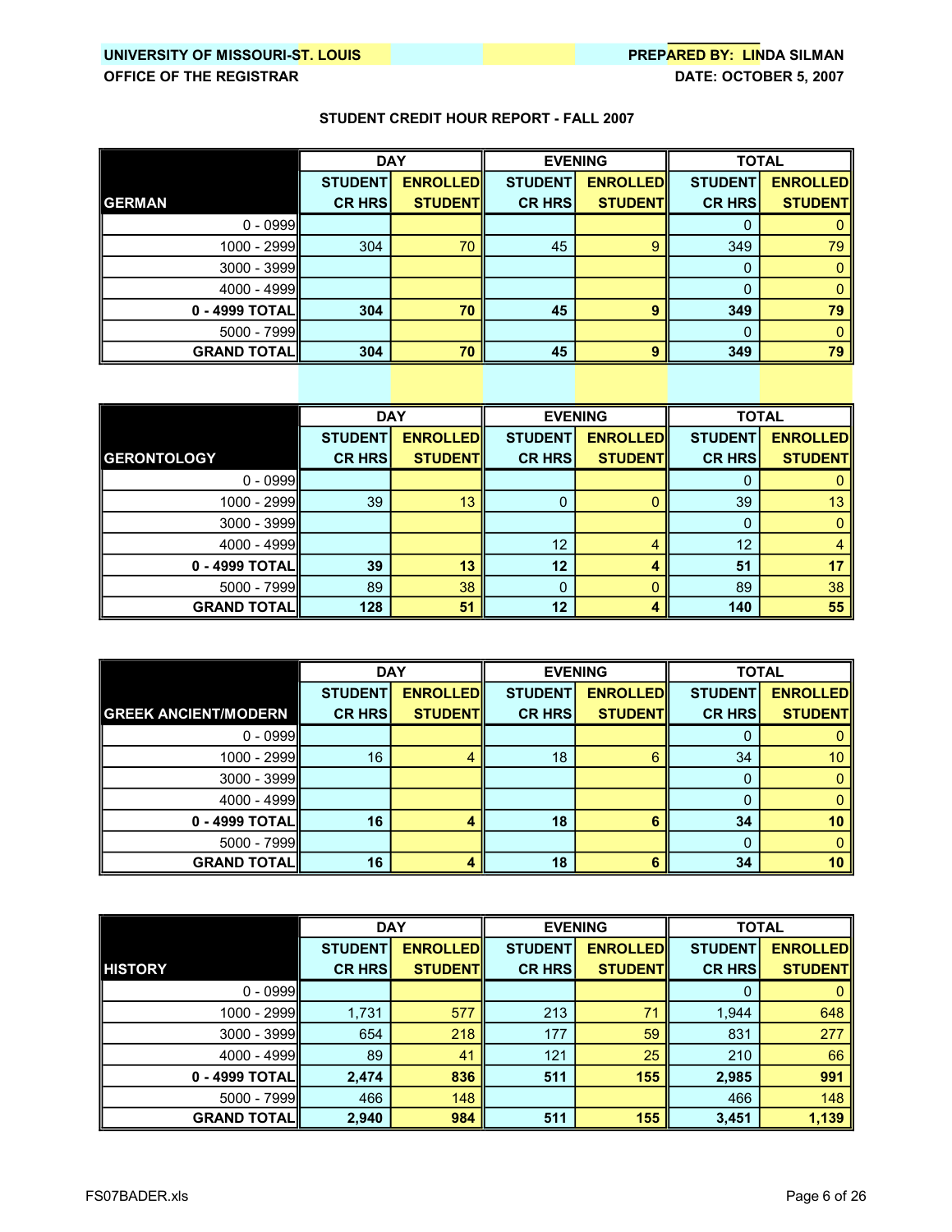|                      | <b>DAY</b>     |                 | <b>EVENING</b> |                 | <b>TOTAL</b>   |                 |
|----------------------|----------------|-----------------|----------------|-----------------|----------------|-----------------|
|                      | <b>STUDENT</b> | <b>ENROLLED</b> | <b>STUDENT</b> | <b>ENROLLED</b> | <b>STUDENT</b> | <b>ENROLLED</b> |
| <b>HONORS</b>        | <b>CR HRS</b>  | <b>STUDENT</b>  | <b>CR HRS</b>  | <b>STUDENT</b>  | <b>CR HRS</b>  | <b>STUDENT</b>  |
| $0 - 0999$           |                |                 |                |                 | 0              |                 |
| 1000 - 2999          | 1,374          | 458             |                |                 | 1,374          | 458             |
| $3000 - 3999$        | 516            | 172             |                |                 | 516            | 172             |
| $4000 - 4999$        | 139            | 66              |                |                 | 139            | 66              |
| $0 - 4999$ TOTAL     | 2,029          | 696             | 0              |                 | 2,029          | 696             |
| $5000 - 7999$        |                |                 |                |                 | 0              |                 |
| <b>GRAND TOTAL  </b> | 2,029          | 696             | 0              |                 | 2,029          | 696             |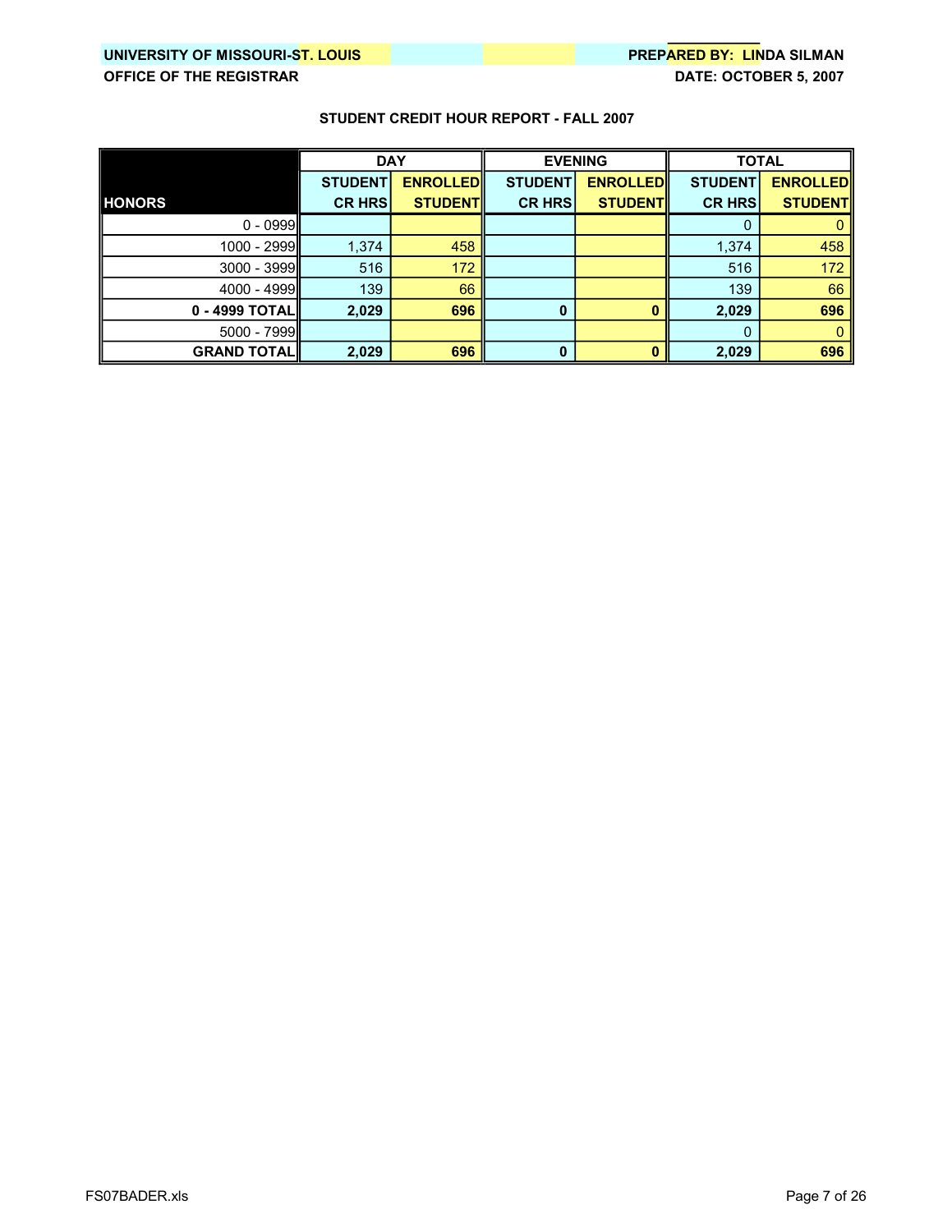|                          | <b>DAY</b>     |                 |                | <b>EVENING</b>  |                | <b>TOTAL</b>    |
|--------------------------|----------------|-----------------|----------------|-----------------|----------------|-----------------|
|                          | <b>STUDENT</b> | <b>ENROLLED</b> | <b>STUDENT</b> | <b>ENROLLED</b> | <b>STUDENT</b> | <b>ENROLLED</b> |
| <b>INTERDISCIPLINARY</b> | <b>CR HRS</b>  | <b>STUDENT</b>  | <b>CR HRSI</b> | <b>STUDENT</b>  | <b>CR HRS</b>  | <b>STUDENT</b>  |
| $0 - 0999$               |                |                 |                |                 | 0              |                 |
| 1000 - 2999              | 52             | 52              |                |                 | 52             | 52              |
| $3000 - 3999$            |                |                 |                |                 | 0              |                 |
| 4000 - 4999              |                |                 |                |                 | 0              |                 |
| 0 - 4999 TOTAL           | 52             | 52              |                |                 | 52             | 52              |
| 5000 - 7999              |                |                 |                |                 | 0              |                 |
| <b>GRAND TOTALI</b>      | 52             | 52              | 0              |                 | 52             | 52              |

|                    | <b>DAY</b>     |                 | <b>EVENING</b> |                 | <b>TOTAL</b>   |                 |
|--------------------|----------------|-----------------|----------------|-----------------|----------------|-----------------|
|                    | <b>STUDENT</b> | <b>ENROLLED</b> | <b>STUDENT</b> | <b>ENROLLED</b> | <b>STUDENT</b> | <b>ENROLLED</b> |
| <b>ITALIAN</b>     | <b>CR HRS</b>  | <b>STUDENT</b>  | <b>CR HRS</b>  | <b>STUDENT</b>  | <b>CR HRS</b>  | <b>STUDENT</b>  |
| $0 - 0999$         |                |                 |                |                 | O              |                 |
| $1000 - 2999$      |                |                 |                |                 | 0              |                 |
| $3000 - 3999$      |                |                 |                |                 | 0              |                 |
| 4000 - 4999        |                |                 |                |                 |                |                 |
| 0 - 4999 TOTAL     | 0              |                 |                |                 |                |                 |
| $5000 - 7999$      |                |                 |                |                 | 0              |                 |
| <b>GRAND TOTAL</b> | 0              |                 |                |                 |                |                 |

|                     | <b>DAY</b>     |                 | <b>EVENING</b> |                 | <b>TOTAL</b>   |                 |
|---------------------|----------------|-----------------|----------------|-----------------|----------------|-----------------|
|                     | <b>STUDENT</b> | <b>ENROLLED</b> | <b>STUDENT</b> | <b>ENROLLED</b> | <b>STUDENT</b> | <b>ENROLLED</b> |
| <b>JAPANESE</b>     | <b>CR HRS</b>  | <b>STUDENTI</b> | <b>CR HRS</b>  | <b>STUDENT</b>  | <b>CR HRS</b>  | <b>STUDENT</b>  |
| $0 - 0999$          |                |                 |                |                 |                |                 |
| 1000 - 2999         | 201            | 47              |                |                 | 201            | 47              |
| $3000 - 3999$       | 34             | 12              |                |                 | 34             | 12              |
| 4000 - 4999         |                |                 |                |                 | 0              |                 |
| 0 - 4999 TOTAL      | 235            | 59              |                |                 | 235            | 59              |
| $5000 - 7999$       |                |                 |                |                 | 0              |                 |
| <b>GRAND TOTALI</b> | 235            | 59              | n              |                 | 235            | 59              |

|                    | <b>DAY</b>     |                 |                | <b>EVENING</b>  | <b>TOTAL</b>   |                 |
|--------------------|----------------|-----------------|----------------|-----------------|----------------|-----------------|
|                    | <b>STUDENT</b> | <b>ENROLLED</b> | <b>STUDENT</b> | <b>ENROLLED</b> | <b>STUDENT</b> | <b>ENROLLED</b> |
| <b>LATIN</b>       | <b>CR HRS</b>  | <b>STUDENT</b>  | <b>CR HRS</b>  | <b>STUDENT</b>  | <b>CR HRS</b>  | <b>STUDENT</b>  |
| $0 - 0999$         |                |                 |                |                 | O              |                 |
| $1000 - 2999$      | 79             | 21              |                |                 | 79             | 21              |
| $3000 - 3999$      |                |                 |                |                 | 0              |                 |
| 4000 - 4999        |                |                 |                |                 |                |                 |
| 0 - 4999 TOTAL     | 79             | 21              |                |                 | 79             | 21              |
| 5000 - 7999        |                |                 |                |                 | 0              |                 |
| <b>GRAND TOTAL</b> | 79             | 21              |                |                 | 79             | 21              |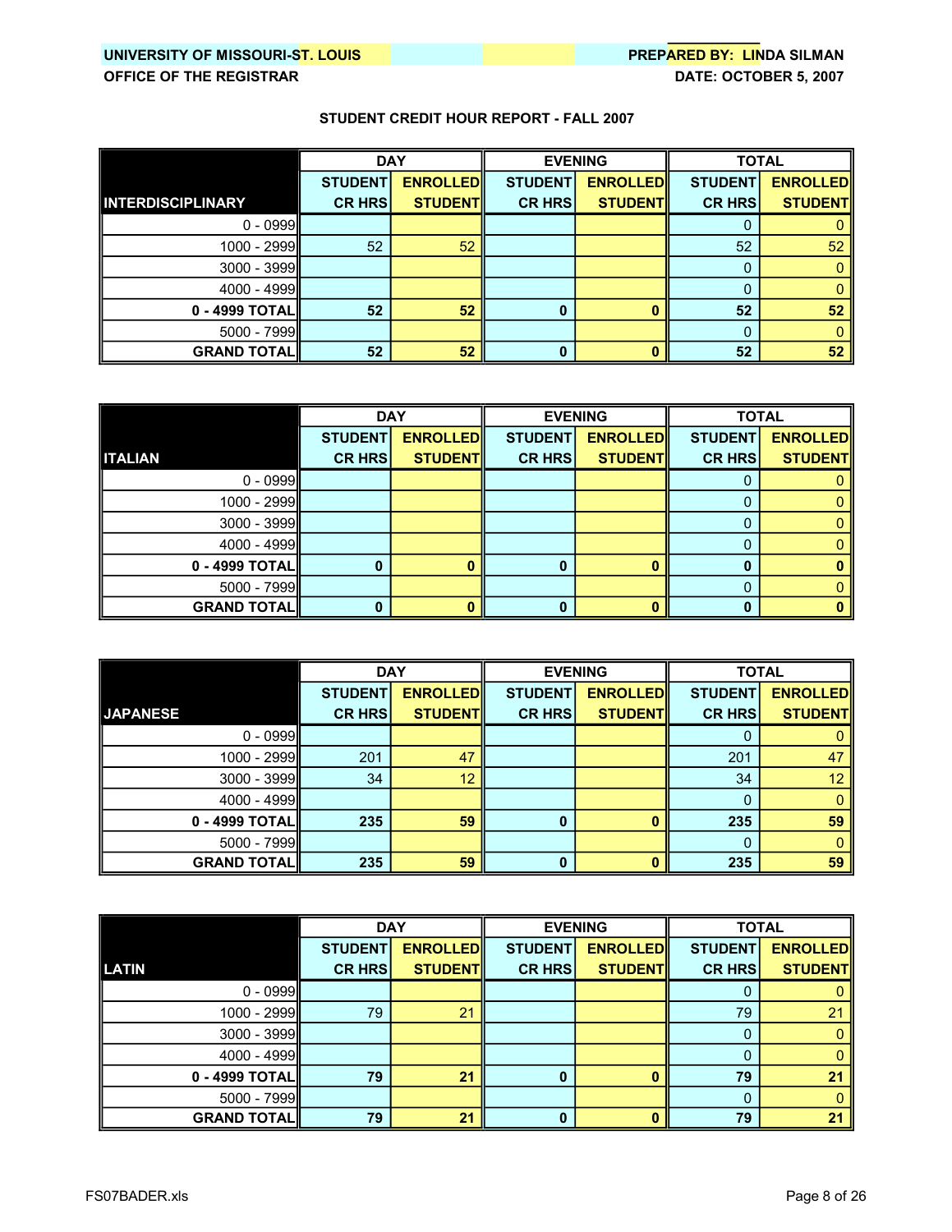|                    | <b>DAY</b>     |                 | <b>EVENING</b> |                 | <b>TOTAL</b>   |                 |
|--------------------|----------------|-----------------|----------------|-----------------|----------------|-----------------|
|                    | <b>STUDENT</b> | <b>ENROLLED</b> | <b>STUDENT</b> | <b>ENROLLED</b> | <b>STUDENT</b> | <b>ENROLLED</b> |
| <b>MATHEMATICS</b> | <b>CR HRS</b>  | <b>STUDENT</b>  | <b>CR HRS</b>  | <b>STUDENTI</b> | <b>CR HRS</b>  | <b>STUDENT</b>  |
| $0 - 0999$         | 147            | 49              | 39             | 13              | 186            | 62              |
| 1000 - 2999        | 3,802          | 1,213           | 1,580          | 486             | 5,382          | 1,699           |
| $3000 - 3999$      | 99             | 33              | 42             | 14              | 141            | 47              |
| 4000 - 4999        | 90             | 30              | 207            | 69              | 297            | 99              |
| 0 - 4999 TOTALI    | 4,138          | 1,325           | 1,868          | 582             | 6,006          | 1,907           |
| 5000 - 7999        | 62             | 22              |                |                 | 62             | 22              |
| <b>GRAND TOTAL</b> | 4,200          | 1,347           | 1,868          | 582             | 6,068          | 1,929           |

|                     | <b>DAY</b>     |                 | <b>EVENING</b> |                 | <b>TOTAL</b>   |                 |
|---------------------|----------------|-----------------|----------------|-----------------|----------------|-----------------|
|                     | <b>STUDENT</b> | <b>ENROLLED</b> | <b>STUDENT</b> | <b>ENROLLED</b> | <b>STUDENT</b> | <b>ENROLLED</b> |
| <b>PHILOSOPHY</b>   | <b>CR HRS</b>  | <b>STUDENT</b>  | <b>CR HRS</b>  | <b>STUDENT</b>  | <b>CR HRS</b>  | <b>STUDENT</b>  |
| $0 - 0999$          |                |                 |                |                 | 0              |                 |
| 1000 - 2999         | 2,442          | 814             | 420            | 140             | 2,862          | 954             |
| 3000 - 3999         | 279            | 93              | 75             | 25              | 354            | 118             |
| 4000 - 4999         | 129            | 43              | 30             | 10              | 159            | 53              |
| 0 - 4999 TOTAL      | 2,850          | 950             | 525            | 175             | 3,375          | 1,125           |
| $5000 - 7999$       | 195            | 65              |                |                 | 195            | 65              |
| <b>GRAND TOTALI</b> | 3,045          | 1,015           | 525            | 175             | 3,570          | 1,190           |

|                      | <b>DAY</b>     |                 | <b>EVENING</b> |                 | <b>TOTAL</b>   |                 |
|----------------------|----------------|-----------------|----------------|-----------------|----------------|-----------------|
|                      | <b>STUDENT</b> | <b>ENROLLED</b> | <b>STUDENT</b> | <b>ENROLLED</b> | <b>STUDENT</b> | <b>ENROLLED</b> |
| <b>PHYSICS</b>       | <b>CR HRS</b>  | <b>STUDENTI</b> | <b>CR HRS</b>  | <b>STUDENT</b>  | <b>CR HRS</b>  | <b>STUDENT</b>  |
| $0 - 0999$           |                |                 |                |                 | 0              |                 |
| 1000 - 2999          | 1,028          | 260             | 198            | 47              | 1,226          | 307             |
| $3000 - 3999$        | 85             | 30              |                |                 | 85             | 30              |
| $4000 - 4999$        | 36             | 12              | 45             | 15              | 81             | 27              |
| 0 - 4999 TOTAL       | 1,149          | 302             | 243            | 62              | 1,392          | 364             |
| $5000 - 7999$        | 101            | 39              |                |                 | 101            | 39              |
| <b>GRAND TOTAL  </b> | 1,250          | 341             | 243            | 62              | 1,493          | 403             |

|                          | <b>DAY</b>     |                 | <b>EVENING</b> |                  | <b>TOTAL</b>   |                 |
|--------------------------|----------------|-----------------|----------------|------------------|----------------|-----------------|
|                          | <b>STUDENT</b> | <b>ENROLLED</b> | <b>STUDENT</b> | <b>ENROLLEDI</b> | <b>STUDENT</b> | <b>ENROLLED</b> |
| <b>POLITICAL SCIENCE</b> | <b>CR HRS</b>  | <b>STUDENTI</b> | <b>CR HRS</b>  | <b>STUDENT</b>   | <b>CR HRS</b>  | <b>STUDENT</b>  |
| $0 - 0999$               |                |                 |                |                  | 0              |                 |
| 1000 - 2999              | 1,299          | 433             | 366            | 122              | 1,665          | 555             |
| $3000 - 3999$            | 463            | 154             | 78             | 26               | 541            | 180             |
| $4000 - 4999$            | 57             | 43              | 30             | 10               | 87             | 53              |
| 0 - 4999 TOTALI          | 1,819          | 630             | 474            | 158              | 2,293          | 788             |
| $5000 - 7999$            | 264            | 96              |                |                  | 264            | 96              |
| <b>GRAND TOTALI</b>      | 2,083          | 726             | 474            | 158              | 2,557          | 884             |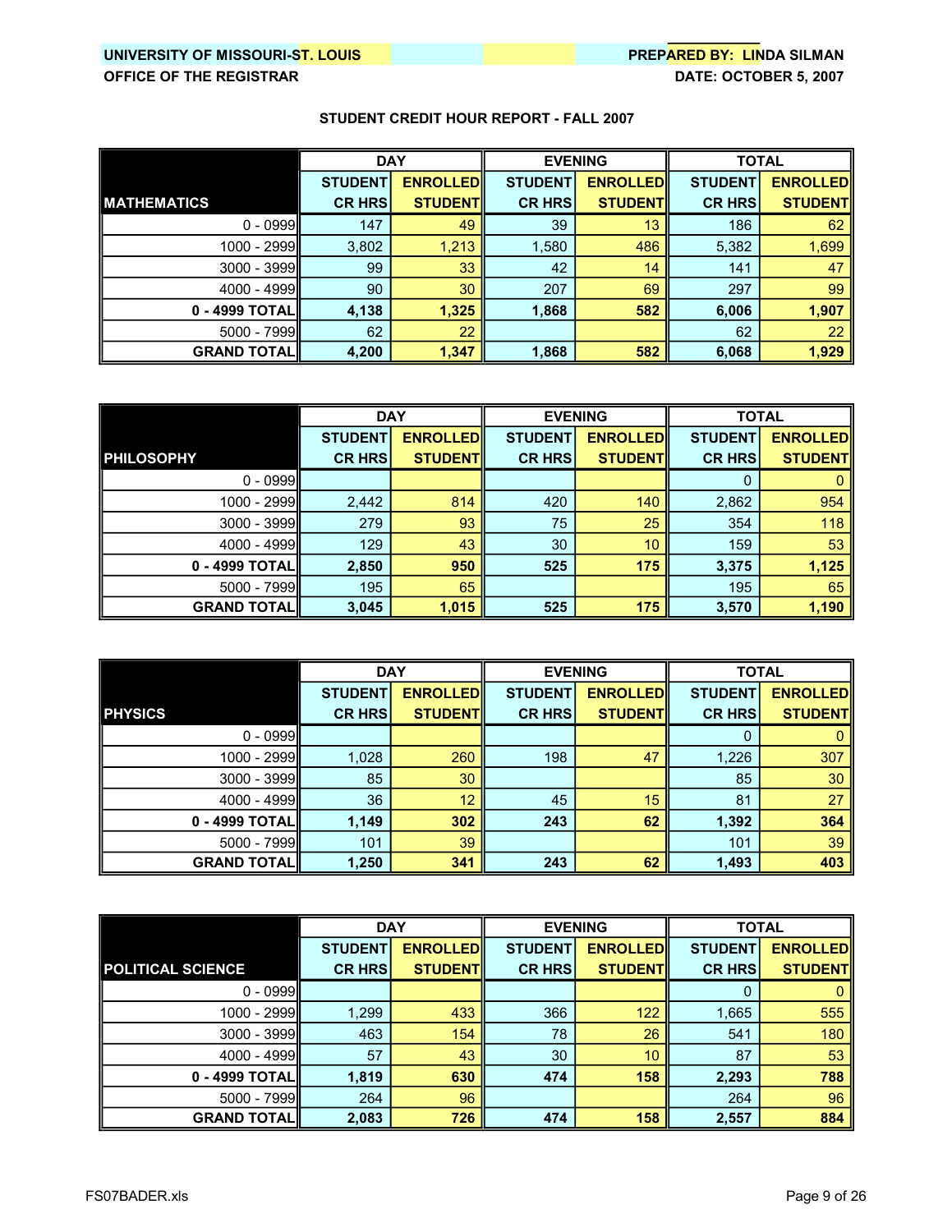|                    | <b>DAY</b>     |                 | <b>EVENING</b> |                  | <b>TOTAL</b>   |                  |
|--------------------|----------------|-----------------|----------------|------------------|----------------|------------------|
|                    | <b>STUDENT</b> | <b>ENROLLED</b> | <b>STUDENT</b> | <b>ENROLLEDI</b> | <b>STUDENT</b> | <b>ENROLLEDI</b> |
| <b>PSYCHOLOGY</b>  | <b>CR HRS</b>  | <b>STUDENTI</b> | <b>CR HRS</b>  | <b>STUDENTI</b>  | <b>CR HRS</b>  | <b>STUDENT</b>   |
| $0 - 0999$         |                |                 |                |                  | 0              |                  |
| 1000 - 2999        | 3,250          | 1,094           | 591            | 187              | 3,841          | 1,281            |
| 3000 - 3999        | 393            | 134             | 229            | 76               | 622            | 210              |
| 4000 - 4999        | 476            | 167             | 90             | 30               | 566            | 197              |
| 0 - 4999 TOTALI    | 4,119          | 1,395           | 910            | 293              | 5,029          | 1,688            |
| 5000 - 7999        | 462            | 195             |                |                  | 462            | 195              |
| <b>GRAND TOTAL</b> | 4,581          | 1,590           | 910            | 293              | 5,491          | 1,883            |

|                     | <b>DAY</b>     |                 | <b>EVENING</b> |                  | <b>TOTAL</b>   |                  |
|---------------------|----------------|-----------------|----------------|------------------|----------------|------------------|
| <b>SCHOOL OF</b>    | <b>STUDENT</b> | <b>ENROLLED</b> | <b>STUDENT</b> | <b>ENROLLEDI</b> | <b>STUDENT</b> | <b>ENROLLEDI</b> |
| <b>SOCIAL WORK</b>  | <b>CR HRS</b>  | <b>STUDENTI</b> | <b>CR HRS</b>  | <b>STUDENT</b>   | <b>CR HRS</b>  | <b>STUDENT</b>   |
| $0 - 0999$          |                |                 |                |                  | 0              |                  |
| 1000 - 2999         | 227            | 89              | 143            | 57               | 370            | 146              |
| $3000 - 3999$       | 423            | 141             | 210            | 70               | 633            | 211              |
| 4000 - 4999         | 418            | 151             | 135            | 52               | 553            | 203              |
| 0 - 4999 TOTAL      | 1,068          | 381             | 488            | 179              | 1,556          | 560              |
| $5000 - 7999$       | 817            | 261             |                |                  | 817            | 261              |
| <b>GRAND TOTALI</b> | 1,885          | 642             | 488            | 179              | 2,373          | 821              |

|                     | <b>DAY</b>     |                 | <b>EVENING</b> |                  | <b>TOTAL</b>   |                 |
|---------------------|----------------|-----------------|----------------|------------------|----------------|-----------------|
|                     | <b>STUDENT</b> | <b>ENROLLED</b> | <b>STUDENT</b> | <b>ENROLLEDI</b> | <b>STUDENT</b> | <b>ENROLLED</b> |
| <b>SOCIOLOGY</b>    | <b>CR HRS</b>  | <b>STUDENTI</b> | <b>CR HRS</b>  | <b>STUDENT</b>   | <b>CR HRS</b>  | <b>STUDENT</b>  |
| $0 - 0999$          |                |                 |                |                  | 0              |                 |
| 1000 - 2999         | 843            | 281             | 117            | 39               | 960            | 320             |
| $3000 - 3999$       | 270            | 90              | 198            | 66               | 468            | 156             |
| $4000 - 4999$       | 243            | 81              | 60             | 20               | 303            | 101             |
| 0 - 4999 TOTALII    | 1,356          | 452             | 375            | 125              | 1,731          | 577             |
| 5000 - 7999         | 27             | 8               |                |                  | 27             | 8               |
| <b>GRAND TOTALI</b> | 1,383          | 460             | 375            | 125              | 1,758          | 585             |

|                     | <b>DAY</b>     |                 | <b>EVENING</b> |                 | <b>TOTAL</b>   |                 |
|---------------------|----------------|-----------------|----------------|-----------------|----------------|-----------------|
|                     | <b>STUDENT</b> | <b>ENROLLED</b> | <b>STUDENT</b> | <b>ENROLLED</b> | <b>STUDENT</b> | <b>ENROLLED</b> |
| <b>SPANISH</b>      | <b>CR HRS</b>  | <b>STUDENTI</b> | <b>CR HRS</b>  | <b>STUDENTI</b> | <b>CR HRS</b>  | <b>STUDENT</b>  |
| $0 - 0999$          |                |                 |                |                 | 0              |                 |
| 1000 - 2999         | 1,468          | 344             | 341            | 77              | 1,809          | 421             |
| $3000 - 3999$       | 180            | 60              |                |                 | 180            | 60              |
| $4000 - 4999$       | 90             | 30              |                |                 | 90             | 30              |
| 0 - 4999 TOTALII    | 1,738          | 434             | 341            | 77              | 2,079          | 511             |
| $5000 - 7999$       |                |                 |                |                 | 0              |                 |
| <b>GRAND TOTALI</b> | 1,738          | 434             | 341            | 77              | 2,079          | 511             |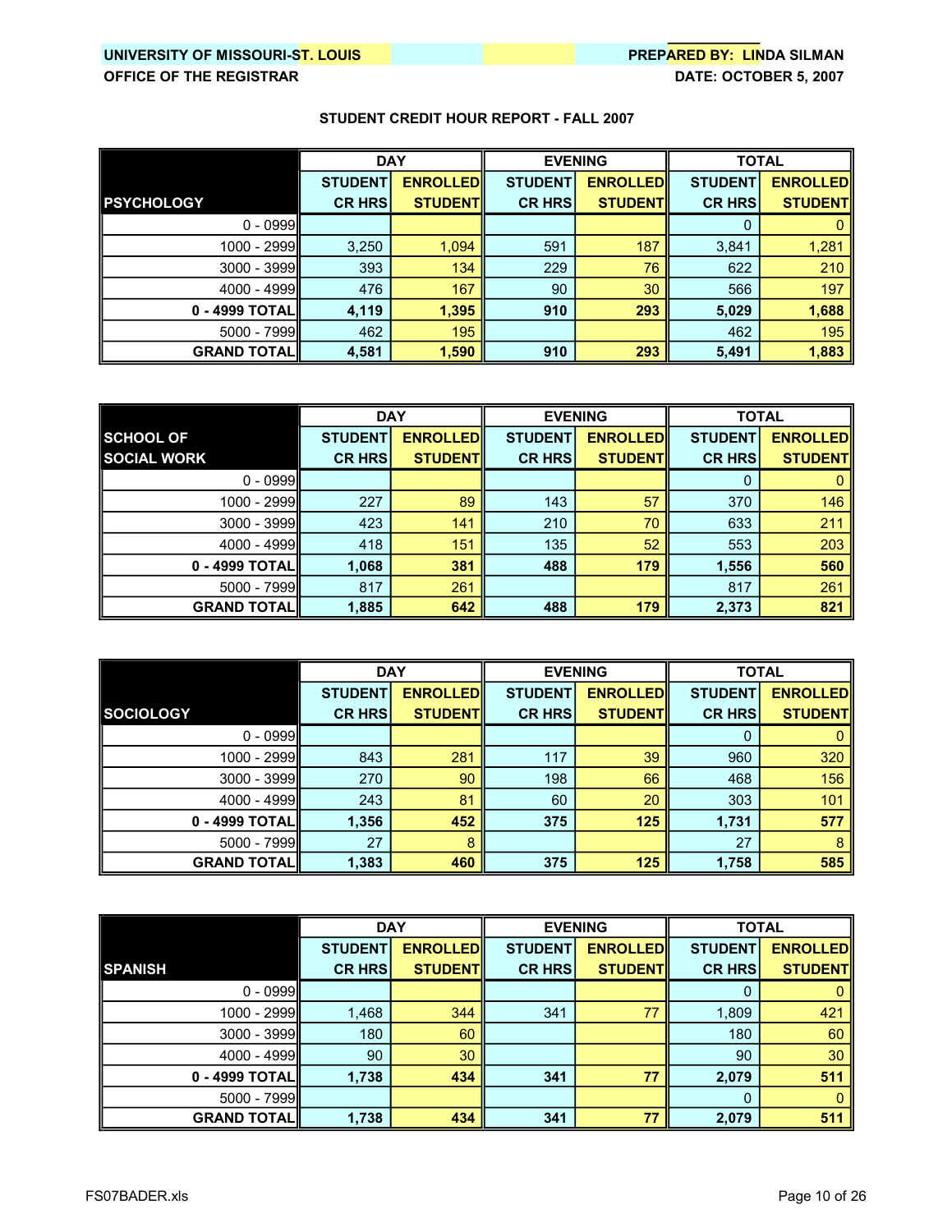|                             | <b>DAY</b>     |                 | <b>EVENING</b> |                 | <b>TOTAL</b>   |                 |
|-----------------------------|----------------|-----------------|----------------|-----------------|----------------|-----------------|
| <b>WOMEN'S &amp; GENDER</b> | <b>STUDENT</b> | <b>ENROLLED</b> | <b>STUDENT</b> | <b>ENROLLED</b> | <b>STUDENT</b> | <b>ENROLLED</b> |
| <b>STUDIES</b>              | <b>CR HRS</b>  | <b>STUDENTI</b> | <b>CR HRS</b>  | <b>STUDENT</b>  | <b>CR HRS</b>  | <b>STUDENT</b>  |
| $0 - 0999$                  |                |                 |                |                 |                |                 |
| 1000 - 2999                 | 210            | 70              | 21             |                 | 231            | 77              |
| $3000 - 3999$               | 24             |                 | 27             | 9               | 51             | 17              |
| $4000 - 4999$               | 45             | 15              |                |                 | 45             | 15              |
| 0 - 4999 TOTAL              | 279            | 93              | 48             | 16              | 327            | 109             |
| $5000 - 7999$               | 9              |                 |                |                 | 9              |                 |
| <b>GRAND TOTAL</b>          | 288            | 96              | 48             | 16              | 336            | 112             |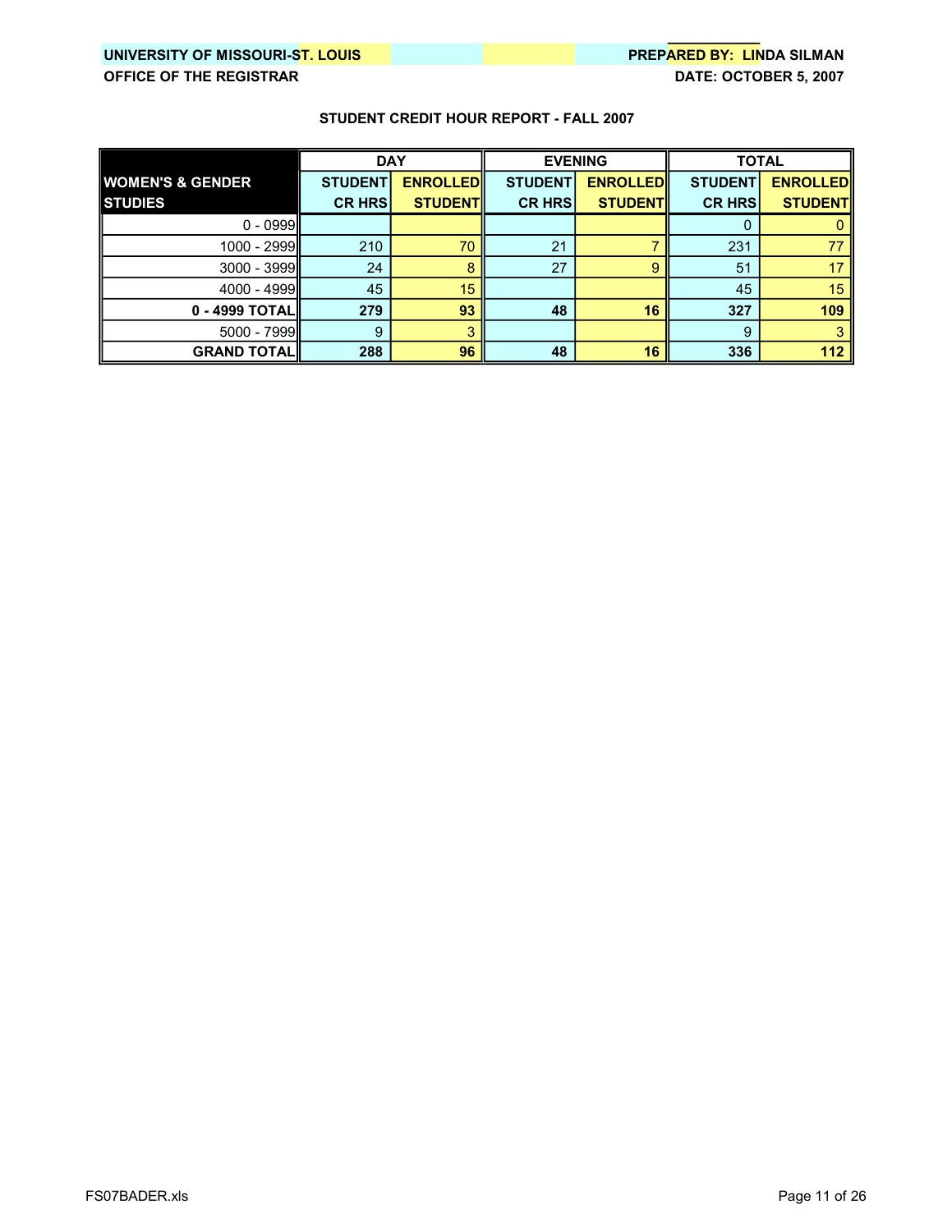|                      | <b>DAY</b>      |                 | <b>EVENING</b> |                 | <b>TOTAL</b>   |                 |
|----------------------|-----------------|-----------------|----------------|-----------------|----------------|-----------------|
|                      | <b>STUDENT</b>  | <b>ENROLLED</b> | <b>STUDENT</b> | <b>ENROLLED</b> | <b>STUDENT</b> | <b>ENROLLED</b> |
| <b>APPLIED MUSIC</b> | <b>CR HRS</b>   | <b>STUDENTI</b> | <b>CR HRS</b>  | <b>STUDENTI</b> | <b>CR HRS</b>  | <b>STUDENT</b>  |
| $0 - 0999$           |                 |                 |                |                 | 0              |                 |
| 1000 - 2999          | 95              | 158             |                |                 | 95             | 158             |
| $3000 - 3999$        | 24              | 43              |                |                 | 24             | 43              |
| 4000 - 4999          | 30 <sup>°</sup> | 29              |                |                 | 30             | 29              |
| 0 - 4999 TOTAL       | 149             | 230             | $\Omega$       |                 | 149            | 230             |
| 5000 - 7999          | 3               |                 |                |                 | 3              |                 |
| <b>GRAND TOTAL</b>   | 152             | 233             | 0              |                 | 152            | 233             |

|                      | <b>DAY</b>     |                 | <b>EVENING</b> |                 | <b>TOTAL</b>   |                 |
|----------------------|----------------|-----------------|----------------|-----------------|----------------|-----------------|
|                      | <b>STUDENT</b> | <b>ENROLLED</b> | <b>STUDENT</b> | <b>ENROLLED</b> | <b>STUDENT</b> | <b>ENROLLED</b> |
| <b>ART HISTORY</b>   | <b>CR HRS</b>  | <b>STUDENTI</b> | <b>CR HRS</b>  | <b>STUDENT</b>  | <b>CR HRS</b>  | <b>STUDENT</b>  |
| $0 - 0999$           |                |                 |                |                 | 0              |                 |
| 1000 - 2999          | 1,668          | 556             | 189            | 63              | 1,857          | 619             |
| 3000 - 3999          | 195            | 65              |                |                 | 195            | 65              |
| 4000 - 4999          | 90             | 30              |                |                 | 90             | 30              |
| 0 - 4999 TOTAL       | 1,953          | 651             | 189            | 63              | 2,142          | 714             |
| $5000 - 7999$        | 30             | 10 <sup>°</sup> |                |                 | 30             | 10              |
| <b>GRAND TOTAL  </b> | 1,983          | 661             | 189            | 63              | 2,172          | 724             |

|                      | <b>DAY</b>     |                 | <b>EVENING</b> |                 | <b>TOTAL</b>   |                 |
|----------------------|----------------|-----------------|----------------|-----------------|----------------|-----------------|
|                      | <b>STUDENT</b> | <b>ENROLLED</b> | <b>STUDENT</b> | <b>ENROLLED</b> | <b>STUDENT</b> | <b>ENROLLED</b> |
| <b>COMMUNICATION</b> | <b>CR HRS</b>  | <b>STUDENTI</b> | <b>CR HRS</b>  | <b>STUDENT</b>  | <b>CR HRS</b>  | <b>STUDENT</b>  |
| $0 - 0999$           |                |                 |                |                 | 0              |                 |
| 1000 - 2999          | 2,706          | 902             | 99             | 33              | 2,805          | 935             |
| $3000 - 3999$        | 720            | 240             |                |                 | 720            | 240             |
| $4000 - 4999$        | 153            | 45              | ົ              |                 | 155            | 46              |
| 0 - 4999 TOTAL       | 3,579          | 1,187           | 101            | 34              | 3,680          | 1,221           |
| $5000 - 7999$        | 162            | 50              |                |                 | 162            | 50              |
| <b>GRAND TOTAL  </b> | 3,741          | 1,237           | 101            | 34              | 3,842          | 1,271           |

|                      | <b>DAY</b>     |                 | <b>EVENING</b> |                 | <b>TOTAL</b>   |                 |
|----------------------|----------------|-----------------|----------------|-----------------|----------------|-----------------|
| <b>ENSEMBLE</b>      | <b>STUDENT</b> | <b>ENROLLED</b> | <b>STUDENT</b> | <b>ENROLLED</b> | <b>STUDENT</b> | <b>ENROLLED</b> |
| <b>PERFORMANCE</b>   | <b>CR HRS</b>  | <b>STUDENT</b>  | <b>CR HRS</b>  | <b>STUDENT</b>  | <b>CR HRS</b>  | <b>STUDENT</b>  |
| $0 - 0999$           |                |                 |                |                 |                |                 |
| $1000 - 2999$        | 146            | 360             |                | 10              | 146            | 370             |
| $3000 - 3999$        |                |                 |                |                 | 0              |                 |
| 4000 - 4999          |                |                 |                |                 |                |                 |
| 0 - 4999 TOTAL       | 146            | 363             |                | 10              | 146            | 373             |
| 5000 - 7999          |                |                 |                |                 | 0              |                 |
| <b>GRAND TOTAL  </b> | 146            | 363             |                | 10              | 146            | 373             |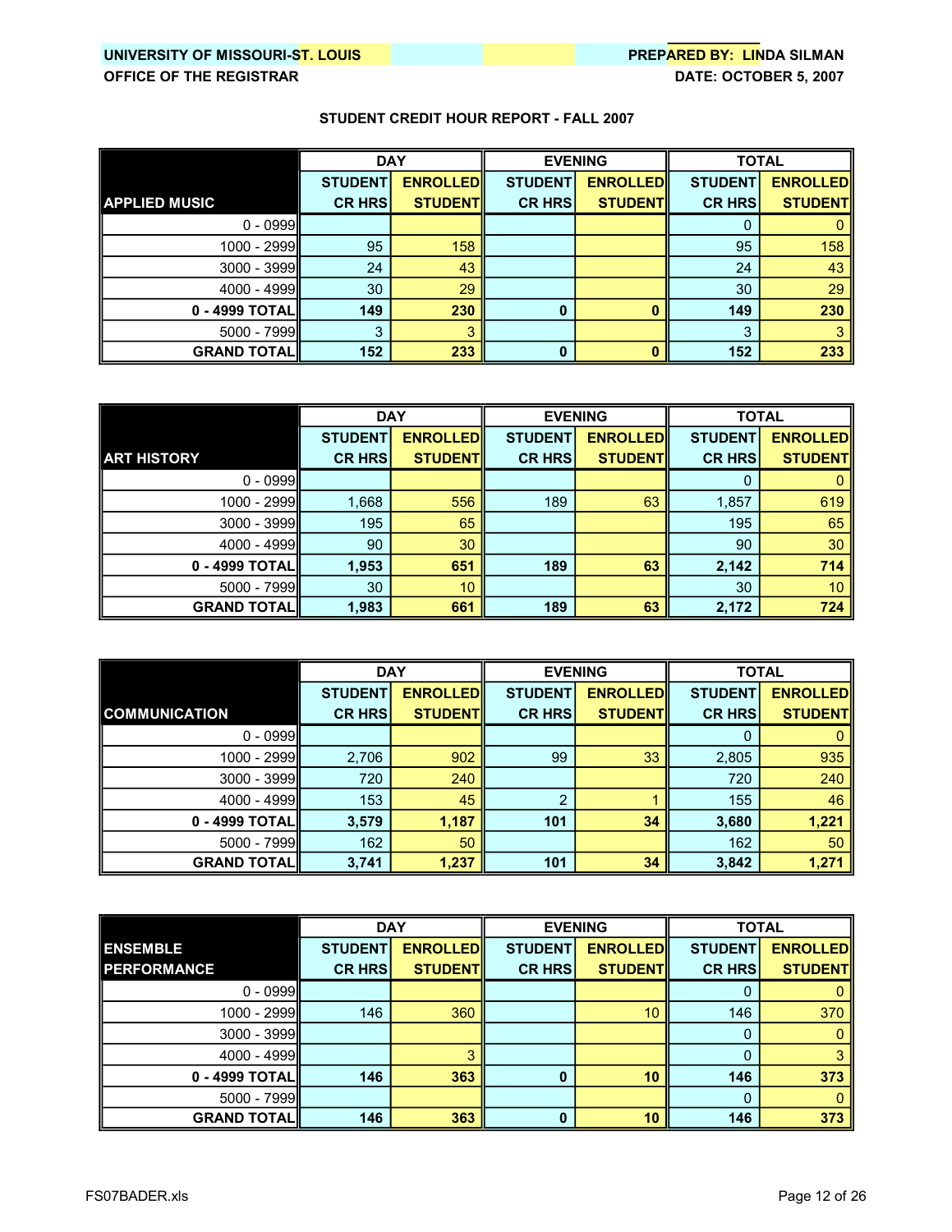|                    | <b>DAY</b>     |                 | <b>EVENING</b> |                 | <b>TOTAL</b>   |                 |
|--------------------|----------------|-----------------|----------------|-----------------|----------------|-----------------|
|                    | <b>STUDENT</b> | <b>ENROLLED</b> | <b>STUDENT</b> | <b>ENROLLED</b> | <b>STUDENT</b> | <b>ENROLLED</b> |
| <b>MEDIA</b>       | <b>CR HRS</b>  | <b>STUDENT</b>  | <b>CR HRS</b>  | <b>STUDENT</b>  | <b>CR HRS</b>  | <b>STUDENT</b>  |
| $0 - 0999$         |                |                 |                |                 | 0              |                 |
| 1000 - 2999        | 942            | 314             |                |                 | 942            | 314             |
| 3000 - 3999        | 105            | 33              | 15             | 5               | 120            | 38              |
| 4000 - 4999        | 42             | 14              |                |                 | 42             | 14              |
| 0 - 4999 TOTALI    | 1,089          | 361             | 15             | 5               | 1,104          | 366             |
| 5000 - 7999        |                |                 |                |                 | 0              |                 |
| <b>GRAND TOTAL</b> | 1,089          | 361             | 15             | 5               | 1,104          | 366             |

|                        | <b>DAY</b>     |                 | <b>EVENING</b> |                 | <b>TOTAL</b>   |                 |
|------------------------|----------------|-----------------|----------------|-----------------|----------------|-----------------|
|                        | <b>STUDENT</b> | <b>ENROLLED</b> | <b>STUDENT</b> | <b>ENROLLED</b> | <b>STUDENT</b> | <b>ENROLLED</b> |
| <b>MUSIC EDUCATION</b> | <b>CR HRS</b>  | <b>STUDENT</b>  | <b>CR HRS</b>  | <b>STUDENT</b>  | <b>CR HRS</b>  | <b>STUDENT</b>  |
| $0 - 0999$             |                |                 |                |                 | 0              |                 |
| 1000 - 2999            |                |                 |                |                 | 0              |                 |
| 3000 - 3999            | 212            | 73              | 60             | 20              | 272            | 93              |
| $4000 - 4999$          |                |                 |                |                 | 0              |                 |
| 0 - 4999 TOTAL         | 212            | 73              | 60             | 20              | 272            | 93              |
| $5000 - 7999$          | 74             | 25              |                |                 | 74             | 25              |
| <b>GRAND TOTAL  </b>   | 286            | 98              | 60             | 20              | 346            | 118             |

|                      | <b>DAY</b>     |                 | <b>EVENING</b> |                 | <b>TOTAL</b>   |                 |
|----------------------|----------------|-----------------|----------------|-----------------|----------------|-----------------|
|                      | <b>STUDENT</b> | <b>ENROLLED</b> | <b>STUDENT</b> | <b>ENROLLED</b> | <b>STUDENT</b> | <b>ENROLLED</b> |
| <b>MUSIC HISTORY</b> | <b>CR HRS</b>  | <b>STUDENT</b>  | <b>CR HRS</b>  | <b>STUDENT</b>  | <b>CR HRS</b>  | <b>STUDENT</b>  |
| $0 - 0999$           |                |                 |                |                 | Ü              |                 |
| 1000 - 2999          | 1,038          | 346             | 36             | 12              | 1,074          | 358             |
| 3000 - 3999          |                |                 |                |                 | 0              |                 |
| $4000 - 4999$        | 69             | 23              |                |                 | 69             | 23              |
| 0 - 4999 TOTAL       | 1,107          | 369             | 36             | 12              | 1,143          | 381             |
| 5000 - 7999          |                |                 |                |                 | $\Omega$       |                 |
| <b>GRAND TOTAL  </b> | 1,107          | 369             | 36             | 12              | 1,143          | 381             |

|                    | <b>DAY</b>     |                 |                | <b>EVENING</b>  | <b>TOTAL</b>   |                 |
|--------------------|----------------|-----------------|----------------|-----------------|----------------|-----------------|
|                    | <b>STUDENT</b> | <b>ENROLLED</b> | <b>STUDENT</b> | <b>ENROLLED</b> | <b>STUDENT</b> | <b>ENROLLED</b> |
| <b>PEDAGOGY</b>    | <b>CR HRS</b>  | <b>STUDENT</b>  | <b>CR HRS</b>  | <b>STUDENT</b>  | <b>CR HRS</b>  | <b>STUDENT</b>  |
| $0 - 0999$         |                |                 |                |                 | O              |                 |
| 1000 - 2999        | 32             | 16              |                |                 | 32             | 16              |
| $3000 - 3999$      |                |                 |                |                 | 0              |                 |
| 4000 - 4999        |                |                 |                |                 | 0              |                 |
| 0 - 4999 TOTAL     | 32             | 16              |                |                 | 32             | 16              |
| 5000 - 7999        |                |                 |                |                 | 0              |                 |
| <b>GRAND TOTAL</b> | 32             | 16              |                |                 | 32             | 16              |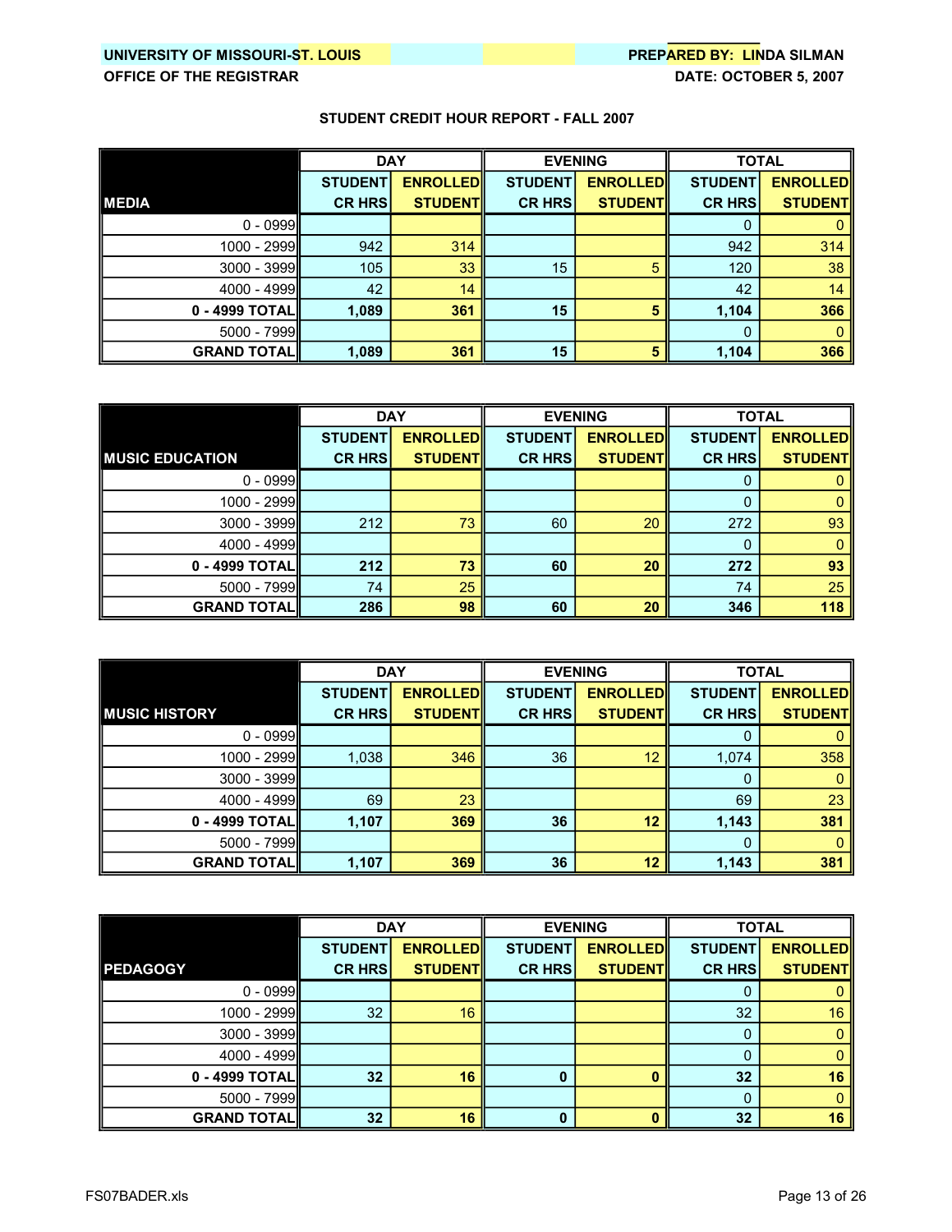|                    | <b>DAY</b>     |                 | <b>EVENING</b> |                 | <b>TOTAL</b>   |                 |
|--------------------|----------------|-----------------|----------------|-----------------|----------------|-----------------|
|                    | <b>STUDENT</b> | <b>ENROLLED</b> | <b>STUDENT</b> | <b>ENROLLED</b> | <b>STUDENT</b> | <b>ENROLLED</b> |
| <b>PRACTICUM</b>   | <b>CR HRS</b>  | <b>STUDENTI</b> | <b>CR HRS</b>  | <b>STUDENTI</b> | <b>CR HRS</b>  | <b>STUDENT</b>  |
| $0 - 0999$         |                |                 |                |                 | O              |                 |
| 1000 - 2999        | 70             | 70              |                |                 | 70             | 70              |
| $3000 - 3999$      | 61             | 42              |                |                 | 61             | 42              |
| 4000 - 4999        |                |                 |                |                 |                |                 |
| 0 - 4999 TOTAL     | 132            | 113             | n              |                 | 132            | 113             |
| 5000 - 7999        |                |                 |                |                 | 0              |                 |
| <b>GRAND TOTAL</b> | 132            | 113             | 0              |                 | 132            | 113             |

|                      | <b>DAY</b>     |                 | <b>EVENING</b> |                 | <b>TOTAL</b>   |                 |
|----------------------|----------------|-----------------|----------------|-----------------|----------------|-----------------|
|                      | <b>STUDENT</b> | <b>ENROLLED</b> | <b>STUDENT</b> | <b>ENROLLED</b> | <b>STUDENT</b> | <b>ENROLLED</b> |
| <b>STUDIO ART</b>    | <b>CR HRS</b>  | <b>STUDENTI</b> | <b>CR HRS</b>  | <b>STUDENT</b>  | <b>CR HRS</b>  | <b>STUDENT</b>  |
| $0 - 0999$           |                |                 |                |                 | 0              |                 |
| 1000 - 2999          | 1,347          | 449             | 420            | 140             | 1,767          | 589             |
| 3000 - 3999          | 270            | 89              | 54             | 18              | 324            | 107             |
| $4000 - 4999$        | 132            | 44              |                |                 | 132            | 44              |
| $0 - 4999$ TOTAL     | 1,749          | 582             | 474            | 158             | 2,223          | 740             |
| $5000 - 7999$        |                |                 |                |                 | 0              |                 |
| <b>GRAND TOTAL  </b> | 1,749          | 582             | 474            | 158             | 2,223          | 740             |

|                    | <b>DAY</b>     |                 | <b>EVENING</b> |                 | <b>TOTAL</b>   |                 |
|--------------------|----------------|-----------------|----------------|-----------------|----------------|-----------------|
|                    | <b>STUDENT</b> | <b>ENROLLED</b> | <b>STUDENT</b> | <b>ENROLLED</b> | <b>STUDENT</b> | <b>ENROLLED</b> |
| <b>THEATRE</b>     | <b>CR HRS</b>  | <b>STUDENT</b>  | <b>CR HRS</b>  | <b>STUDENTI</b> | <b>CR HRS</b>  | <b>STUDENT</b>  |
| $0 - 0999$         |                |                 |                |                 | υ              |                 |
| $1000 - 2999$      |                |                 |                |                 |                |                 |
| $3000 - 3999$      |                |                 |                |                 | 0              |                 |
| 4000 - 4999        |                |                 |                |                 |                |                 |
| $0 - 4999$ TOTAL   | n              |                 |                |                 | 0              |                 |
| $5000 - 7999$      |                |                 |                |                 | 0              |                 |
| <b>GRAND TOTAL</b> | $\Omega$       |                 |                |                 | o              |                 |

|                          | <b>DAY</b>     |                 | <b>EVENING</b> |                  | <b>TOTAL</b>   |                 |
|--------------------------|----------------|-----------------|----------------|------------------|----------------|-----------------|
|                          | <b>STUDENT</b> | <b>ENROLLED</b> | <b>STUDENT</b> | <b>ENROLLEDI</b> | <b>STUDENT</b> | <b>ENROLLED</b> |
| <b>THEATRE AND DANCE</b> | <b>CR HRS</b>  | <b>STUDENTI</b> | <b>CR HRS</b>  | <b>STUDENT</b>   | <b>CR HRS</b>  | <b>STUDENT</b>  |
| $0 - 0999$               |                |                 |                |                  | 0              |                 |
| 1000 - 2999              | 712            | 256             | 57             | 19               | 769            | 275             |
| $3000 - 3999$            | 43             | 18              |                |                  | 43             | 18              |
| $4000 - 4999$            |                |                 |                |                  | 0              |                 |
| 0 - 4999 TOTAL           | 755            | 274             | 57             | 19               | 812            | 293             |
| $5000 - 7999$            |                |                 |                |                  | 0              |                 |
| <b>GRAND TOTAL  </b>     | 755            | 274             | 57             | 19               | 812            | 293             |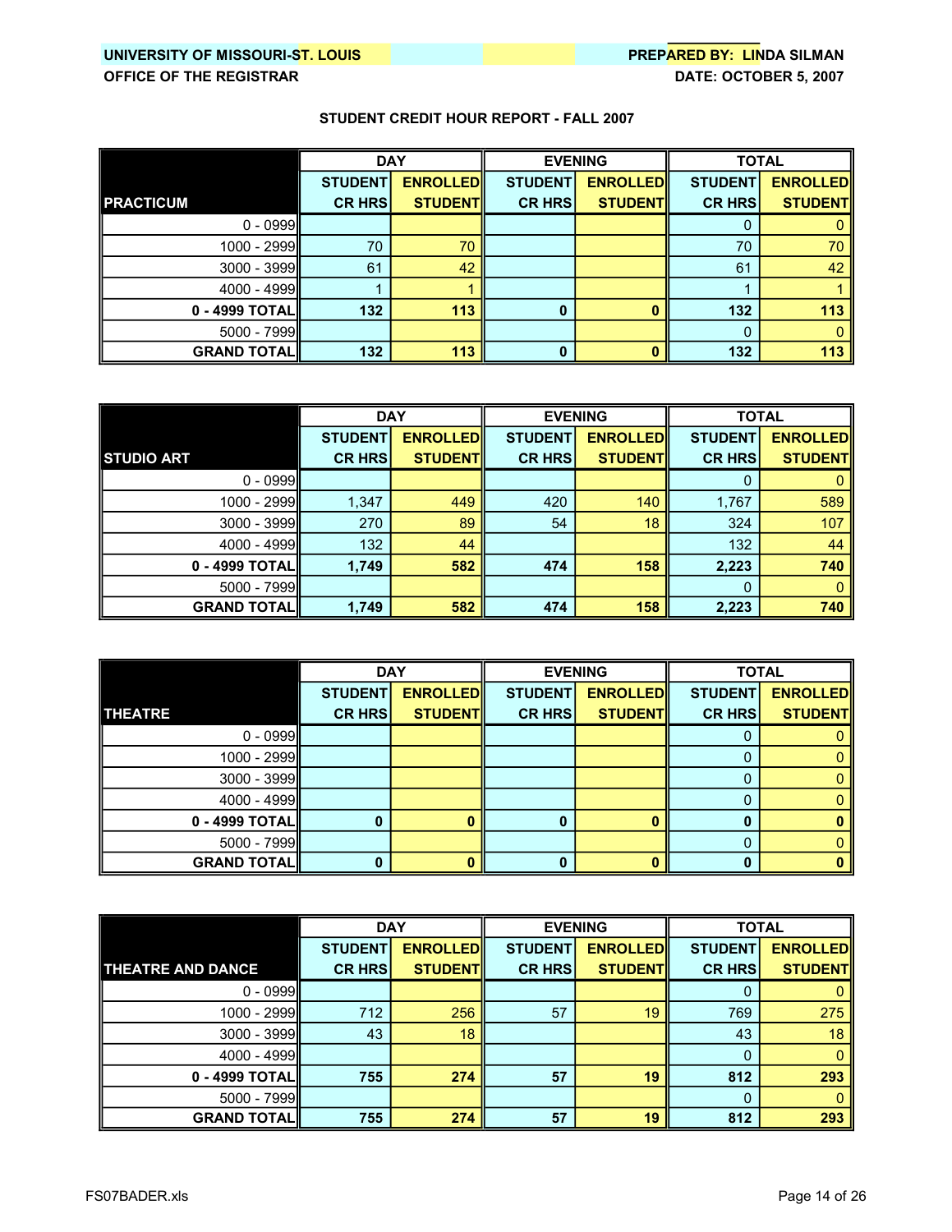|                                 | <b>DAY</b>     |                 | <b>EVENING</b> |                 | <b>TOTAL</b>   |                 |
|---------------------------------|----------------|-----------------|----------------|-----------------|----------------|-----------------|
|                                 | <b>STUDENT</b> | <b>ENROLLED</b> | <b>STUDENT</b> | <b>ENROLLED</b> | <b>STUDENT</b> | <b>ENROLLED</b> |
| <b>THEORY &amp; COMPOSITION</b> | <b>CR HRS</b>  | <b>STUDENT</b>  | <b>CR HRS</b>  | <b>STUDENT</b>  | <b>CR HRS</b>  | <b>STUDENT</b>  |
| $0 - 0999$                      |                |                 |                |                 | 0              |                 |
| $1000 - 2999$                   | 190            | 94              |                |                 | 190            | 94              |
| $3000 - 3999$                   | 56             | 28              |                |                 | 56             | 28              |
| 4000 - 4999                     | ີ              |                 |                |                 | っ              |                 |
| 0 - 4999 TOTAL                  | 248            | 124             | 0              |                 | 248            | 124             |
| $5000 - 7999$                   |                |                 |                |                 | 0              |                 |
| <b>GRAND TOTAL  </b>            | 248            | 124             | n              |                 | 248            | 124             |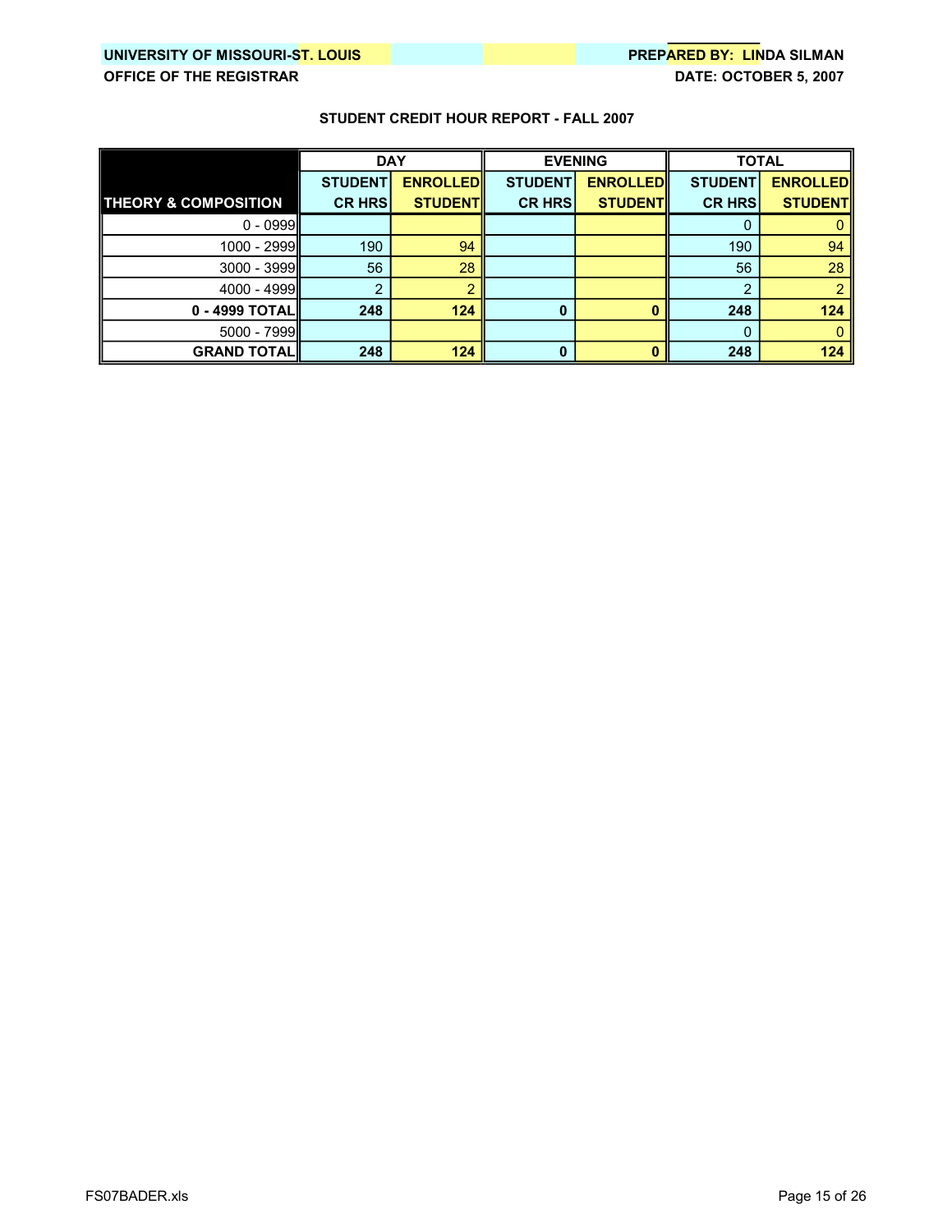|                    | <b>DAY</b>     |                 | <b>EVENING</b> |                 | <b>TOTAL</b>   |                 |
|--------------------|----------------|-----------------|----------------|-----------------|----------------|-----------------|
|                    | <b>STUDENT</b> | <b>ENROLLED</b> | <b>STUDENT</b> | <b>ENROLLED</b> | <b>STUDENT</b> | <b>ENROLLED</b> |
| <b>ACCOUNTING</b>  | <b>CR HRS</b>  | <b>STUDENTI</b> | <b>CR HRS</b>  | <b>STUDENT</b>  | <b>CR HRS</b>  | <b>STUDENT</b>  |
| $0 - 0999$         |                |                 |                |                 | O              |                 |
| 1000 - 2999        |                |                 |                |                 | 0              |                 |
| 3000 - 3999        |                |                 |                |                 | 0              |                 |
| 4000 - 4999        |                |                 |                |                 | 0              |                 |
| 0 - 4999 TOTAL     |                |                 |                |                 | 0              |                 |
| 5000 - 7999        | 453            | 151             |                |                 | 453            | 151             |
| <b>GRAND TOTAL</b> | 453            | 151             | 0              |                 | 453            | 151             |

|                       | <b>DAY</b>     |                 | <b>EVENING</b> |                 | <b>TOTAL</b>   |                 |
|-----------------------|----------------|-----------------|----------------|-----------------|----------------|-----------------|
| <b>BUSINESS</b>       | <b>STUDENT</b> | <b>ENROLLED</b> | <b>STUDENT</b> | <b>ENROLLED</b> | <b>STUDENT</b> | <b>ENROLLED</b> |
| <b>ADMINISTRATION</b> | <b>CR HRS</b>  | <b>STUDENTI</b> | <b>CR HRS</b>  | <b>STUDENTI</b> | <b>CR HRS</b>  | <b>STUDENT</b>  |
| $0 - 0999$            |                |                 |                |                 | 0              |                 |
| 1000 - 2999           | 3,144          | 1,048           | 885            | 295             | 4,029          | 1,343           |
| $3000 - 3999$         | 8,285          | 2,765           | 3,358          | 1,126           | 11,643         | 3,891           |
| $4000 - 4999$         | 900            | 428             | 879            | 395             | 1,779          | 823             |
| 0 - 4999 TOTALII      | 12,329         | 4,241           | 5,122          | 1,816           | 17,451         | 6,057           |
| $5000 - 7999$         | 639            | 215             |                |                 | 639            | 215             |
| <b>GRAND TOTALI</b>   | 12,968         | 4,456           | 5,122          | 1,816           | 18,090         | 6,272           |

|                     | <b>DAY</b>     |                 | <b>EVENING</b> |                 | <b>TOTAL</b>   |                 |
|---------------------|----------------|-----------------|----------------|-----------------|----------------|-----------------|
|                     | <b>STUDENT</b> | <b>ENROLLED</b> | <b>STUDENT</b> | <b>ENROLLED</b> | <b>STUDENT</b> | <b>ENROLLED</b> |
| <b>FINANCE</b>      | <b>CR HRS</b>  | <b>STUDENT</b>  | <b>CR HRS</b>  | <b>STUDENT</b>  | <b>CR HRS</b>  | <b>STUDENT</b>  |
| $0 - 0999$          |                |                 |                |                 | Ü              |                 |
| 1000 - 2999         |                |                 |                |                 | 0              |                 |
| $3000 - 3999$       |                |                 |                |                 | 0              |                 |
| $4000 - 4999$       |                |                 |                |                 |                |                 |
| 0 - 4999 TOTAL      | $\Omega$       |                 | O              |                 | 0              |                 |
| $5000 - 7999$       | 408            | 136             |                |                 | 408            | 136             |
| <b>GRAND TOTALI</b> | 408            | 136             | O              |                 | 408            | 136             |

|                    | <b>DAY</b>     |                 | <b>EVENING</b> |                  | <b>TOTAL</b>   |                 |
|--------------------|----------------|-----------------|----------------|------------------|----------------|-----------------|
| <b>INFORMATION</b> | <b>STUDENT</b> | <b>ENROLLED</b> | <b>STUDENT</b> | <b>ENROLLEDI</b> | <b>STUDENT</b> | <b>ENROLLED</b> |
| <b>SYSTEMS</b>     | <b>CR HRS</b>  | <b>STUDENTI</b> | <b>CR HRS</b>  | <b>STUDENT</b>   | <b>CR HRS</b>  | <b>STUDENT</b>  |
| $0 - 0999$         |                |                 |                |                  | O              |                 |
| 1000 - 2999        |                |                 |                |                  | 0              |                 |
| $3000 - 3999$      |                |                 |                |                  |                |                 |
| 4000 - 4999        |                |                 |                |                  |                |                 |
| $0 - 4999$ TOTAL   | 0              |                 |                |                  |                |                 |
| $5000 - 7999$      | 540            | 180             |                |                  | 540            | 180             |
| <b>GRAND TOTAL</b> | 540            | 180             |                |                  | 540            | 180             |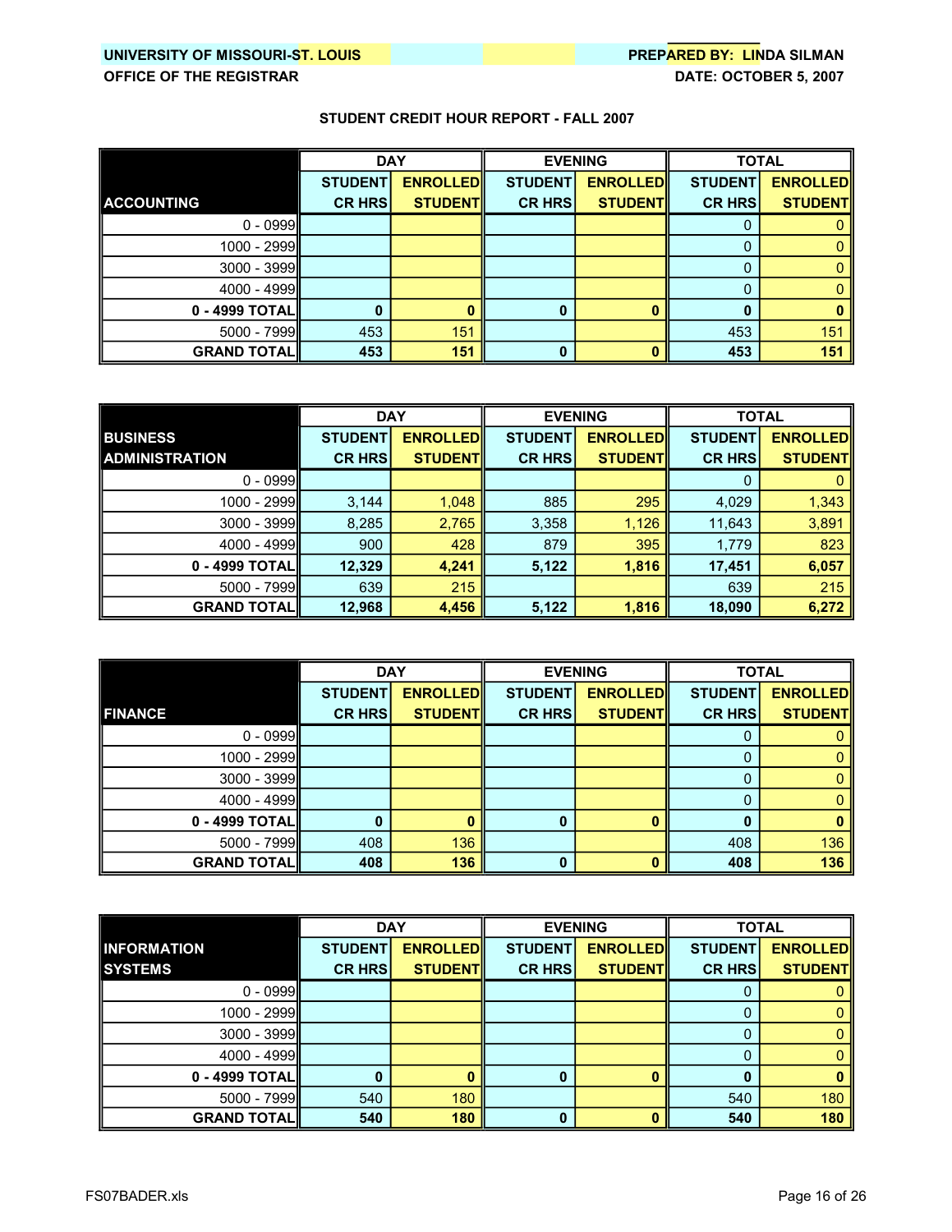| <b>LOGISTICS &amp;</b> | <b>DAY</b>     |                 |                | <b>EVENING</b>  |                | <b>TOTAL</b>     |
|------------------------|----------------|-----------------|----------------|-----------------|----------------|------------------|
| <b>OPERATIONS</b>      | <b>STUDENT</b> | <b>ENROLLED</b> | <b>STUDENT</b> | <b>ENROLLED</b> | <b>STUDENT</b> | <b>ENROLLEDI</b> |
| <b>MANAGEMENT</b>      | <b>CR HRS</b>  | <b>STUDENTI</b> | <b>CR HRSI</b> | <b>STUDENTI</b> | <b>CR HRS</b>  | <b>STUDENT</b>   |
| $0 - 0999$             |                |                 |                |                 | O              |                  |
| 1000 - 2999            |                |                 |                |                 |                |                  |
| 3000 - 3999            |                |                 |                |                 | 0              |                  |
| 4000 - 4999            |                |                 |                |                 | 0              |                  |
| 0 - 4999 TOTAL         |                |                 |                |                 | 0              |                  |
| $5000 - 7999$          | 366            | 122             |                |                 | 366            | 122              |
| <b>GRAND TOTALI</b>    | 366            | 122             |                |                 | 366            | 122              |

|                      | <b>DAY</b>     |                 | <b>EVENING</b> |                 | <b>TOTAL</b>   |                 |
|----------------------|----------------|-----------------|----------------|-----------------|----------------|-----------------|
|                      | <b>STUDENT</b> | <b>ENROLLED</b> | <b>STUDENT</b> | <b>ENROLLED</b> | <b>STUDENT</b> | <b>ENROLLED</b> |
| <b>MANAGEMENT</b>    | <b>CR HRS</b>  | <b>STUDENT</b>  | <b>CR HRS</b>  | <b>STUDENT</b>  | <b>CR HRS</b>  | <b>STUDENT</b>  |
| $0 - 0999$           |                |                 |                |                 | O              |                 |
| 1000 - 2999          |                |                 |                |                 | 0              |                 |
| $3000 - 3999$        |                |                 |                |                 | 0              |                 |
| 4000 - 4999          |                |                 |                |                 |                |                 |
| 0 - 4999 TOTAL       | 0              |                 |                |                 | 0              |                 |
| $5000 - 7999$        | 495            | 165             |                |                 | 495            | 165             |
| <b>GRAND TOTAL  </b> | 495            | 165             |                |                 | 495            | 165             |

|                            | <b>DAY</b>     |                 | <b>EVENING</b> |                 | <b>TOTAL</b>   |                 |
|----------------------------|----------------|-----------------|----------------|-----------------|----------------|-----------------|
| <b>MANAGEMENT</b>          | <b>STUDENT</b> | <b>ENROLLED</b> | <b>STUDENT</b> | <b>ENROLLED</b> | <b>STUDENT</b> | <b>ENROLLED</b> |
| <b>INFORMATION SYSTEMS</b> | <b>CR HRS</b>  | <b>STUDENTI</b> | <b>CR HRSI</b> | <b>STUDENT</b>  | <b>CR HRS</b>  | <b>STUDENT</b>  |
| $0 - 0999$                 |                |                 |                |                 | U              |                 |
| 1000 - 2999                |                |                 |                |                 |                |                 |
| $3000 - 3999$              |                |                 |                |                 | O              |                 |
| 4000 - 4999                |                |                 |                |                 |                |                 |
| 0 - 4999 TOTAL             |                |                 |                |                 | 0              |                 |
| $5000 - 7999$              |                |                 |                |                 | 0              |                 |
| <b>GRAND TOTALI</b>        | n              |                 |                |                 |                |                 |

|                    | <b>DAY</b>     |                 | <b>EVENING</b> |                 | <b>TOTAL</b>   |                 |
|--------------------|----------------|-----------------|----------------|-----------------|----------------|-----------------|
|                    | <b>STUDENT</b> | <b>ENROLLED</b> | <b>STUDENT</b> | <b>ENROLLED</b> | <b>STUDENT</b> | <b>ENROLLED</b> |
| <b>MARKETING</b>   | <b>CR HRS</b>  | <b>STUDENT</b>  | <b>CR HRS</b>  | <b>STUDENT</b>  | <b>CR HRS</b>  | <b>STUDENT</b>  |
| $0 - 0999$         |                |                 |                |                 | Ü              |                 |
| 1000 - 2999        |                |                 |                |                 | 0              |                 |
| $3000 - 3999$      |                |                 |                |                 | O              |                 |
| 4000 - 4999        |                |                 |                |                 |                |                 |
| 0 - 4999 TOTAL     | 0              |                 |                |                 |                |                 |
| 5000 - 7999        | 351            | 117             |                |                 | 351            | 117             |
| <b>GRAND TOTAL</b> | 351            | 117             |                |                 | 351            | 117             |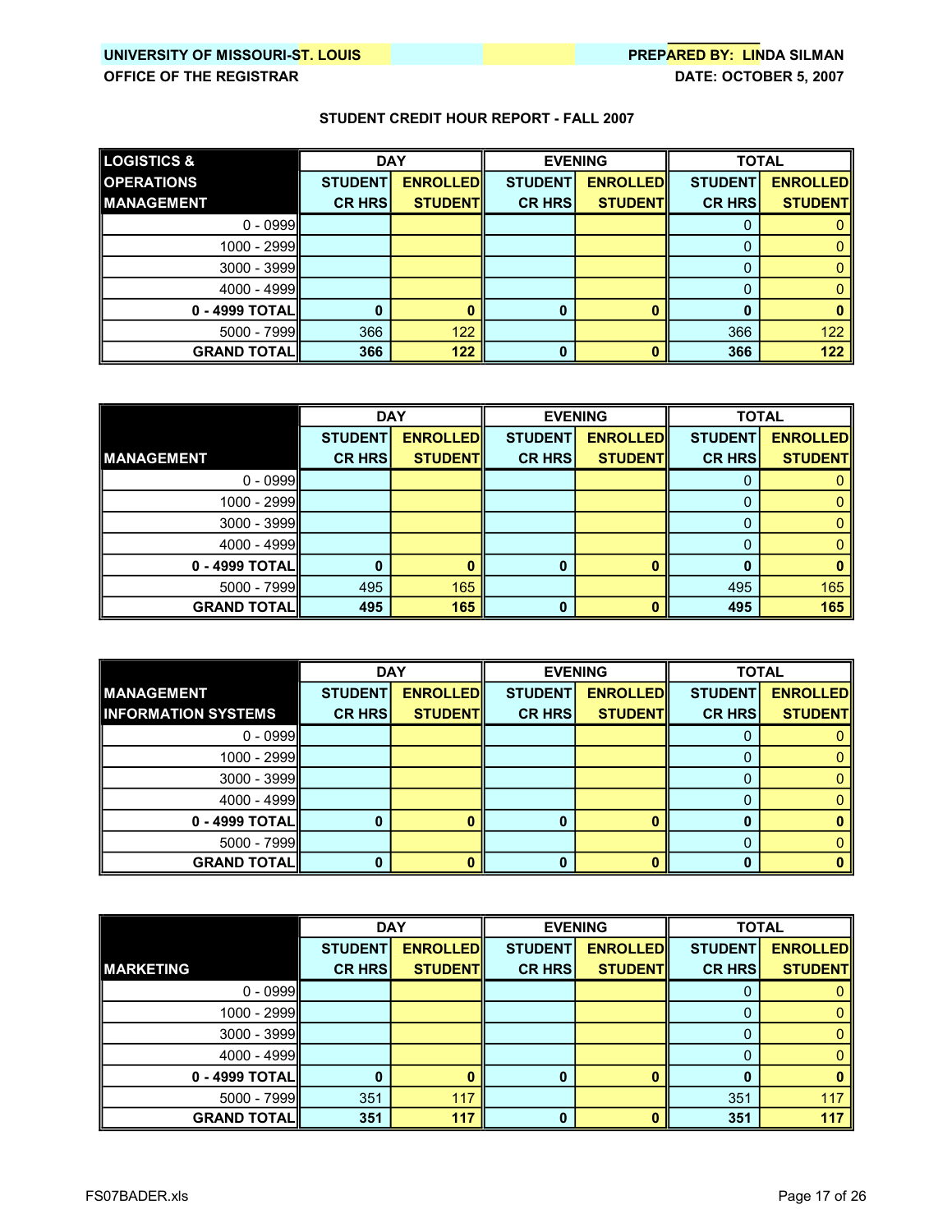|                    | <b>DAY</b>     |                 | <b>EVENING</b> |                 | <b>TOTAL</b>   |                 |
|--------------------|----------------|-----------------|----------------|-----------------|----------------|-----------------|
| <b>ADULT</b>       | <b>STUDENT</b> | <b>ENROLLED</b> | <b>STUDENT</b> | <b>ENROLLED</b> | <b>STUDENT</b> | <b>ENROLLED</b> |
| <b>EDUCATION</b>   | <b>CR HRS</b>  | <b>STUDENT</b>  | <b>CR HRS</b>  | <b>STUDENTI</b> | <b>CR HRS</b>  | <b>STUDENT</b>  |
| $0 - 0999$         |                |                 |                |                 | O              |                 |
| 1000 - 2999        |                |                 |                |                 | 0              |                 |
| 3000 - 3999        |                |                 |                |                 | 0              |                 |
| $4000 - 4999$      |                |                 |                |                 | 0              |                 |
| 0 - 4999 TOTAL     |                |                 | 0              |                 | 0              |                 |
| $5000 - 7999$      | 146            | 48              |                |                 | 146            | 48              |
| <b>GRAND TOTAL</b> | 146            | 48              | 0              |                 | 146            | 48              |

|                     | <b>DAY</b>     |                 |                | <b>EVENING</b>  | <b>TOTAL</b>   |                 |
|---------------------|----------------|-----------------|----------------|-----------------|----------------|-----------------|
| <b>COUNSELOR</b>    | <b>STUDENT</b> | <b>ENROLLED</b> | <b>STUDENT</b> | <b>ENROLLED</b> | <b>STUDENT</b> | <b>ENROLLED</b> |
| <b>EDUCATION</b>    | <b>CR HRS</b>  | <b>STUDENT</b>  | <b>CR HRS</b>  | <b>STUDENT</b>  | <b>CR HRS</b>  | <b>STUDENT</b>  |
| $0 - 0999$          |                |                 |                |                 |                |                 |
| 1000 - 2999         |                |                 |                |                 | 0              |                 |
| $3000 - 3999$       |                |                 |                |                 | 0              |                 |
| 4000 - 4999         |                |                 |                |                 | 0              |                 |
| 0 - 4999 TOTAL      | 0              |                 |                |                 | 0              |                 |
| 5000 - 7999         | 1,022          | 340             |                |                 | 1,022          | 340             |
| <b>GRAND TOTALI</b> | 1,022          | 340             |                |                 | 1,022          | 340             |

|                        | <b>DAY</b>     |                 | <b>EVENING</b> |                 | <b>TOTAL</b>   |                 |
|------------------------|----------------|-----------------|----------------|-----------------|----------------|-----------------|
| <b>EARLY CHILDHOOD</b> | <b>STUDENT</b> | <b>ENROLLED</b> | <b>STUDENT</b> | <b>ENROLLED</b> | <b>STUDENT</b> | <b>ENROLLED</b> |
| <b>EDUCATION</b>       | <b>CR HRSI</b> | <b>STUDENTI</b> | <b>CR HRS</b>  | <b>STUDENT</b>  | <b>CR HRS</b>  | <b>STUDENT</b>  |
| $0 - 0999$             |                |                 |                |                 | 0              |                 |
| 1000 - 2999            |                |                 |                |                 | 0              |                 |
| $3000 - 3999$          | 78             | 36              |                |                 | 78             | 36              |
| 4000 - 4999            | 102            | 17              |                |                 | 102            | 17              |
| 0 - 4999 TOTALI        | 180            | 53              | n              |                 | 180            | 53              |
| $5000 - 7999$          | ົ              |                 |                |                 | ົ              |                 |
| <b>GRAND TOTALI</b>    | 182            | 54              | n              |                 | 182            | 54              |

|                      | <b>DAY</b>     |                 |                | <b>EVENING</b>  | <b>TOTAL</b>   |                 |
|----------------------|----------------|-----------------|----------------|-----------------|----------------|-----------------|
|                      | <b>STUDENT</b> | <b>ENROLLED</b> | <b>STUDENT</b> | <b>ENROLLED</b> | <b>STUDENT</b> | <b>ENROLLED</b> |
| <b>EDUCATION</b>     | <b>CR HRS</b>  | <b>STUDENTI</b> | <b>CR HRS</b>  | <b>STUDENT</b>  | <b>CR HRS</b>  | <b>STUDENT</b>  |
| $0 - 0999$           |                |                 |                |                 | 0              |                 |
| 1000 - 2999          | 43             | 10              |                |                 | 43             | 10 <sup>1</sup> |
| $3000 - 3999$        |                |                 |                |                 | 0              |                 |
| 4000 - 4999          |                |                 |                |                 | 0              |                 |
| 0 - 4999 TOTAL       | 43             | 10              |                |                 | 43             | 10              |
| $5000 - 7999$        | 407            | 153             |                |                 | 407            | 153             |
| <b>GRAND TOTAL  </b> | 450            | 163             | n              |                 | 450            | 163             |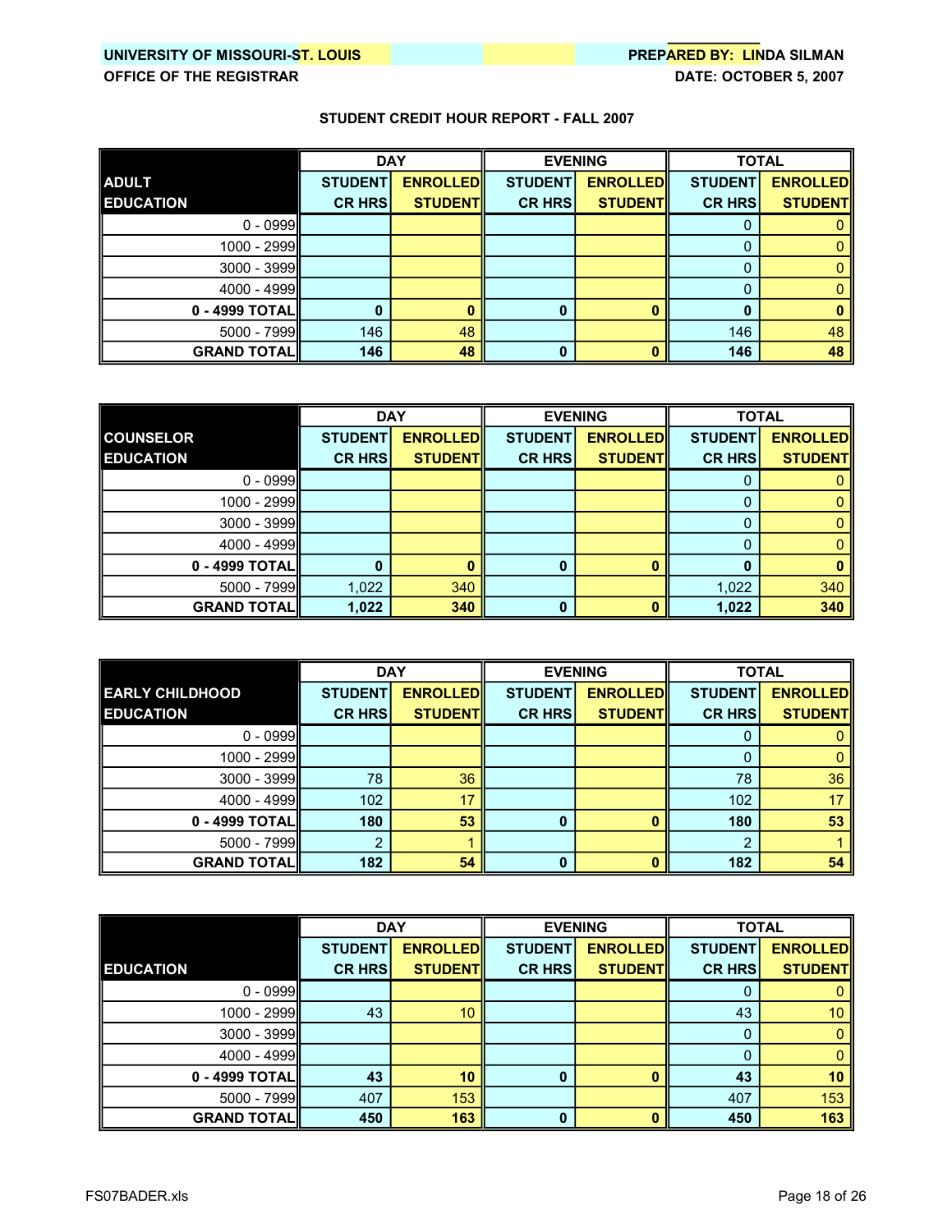|                       | <b>DAY</b>     |                 | <b>EVENING</b> |                 | <b>TOTAL</b>   |                 |
|-----------------------|----------------|-----------------|----------------|-----------------|----------------|-----------------|
| <b>EDUCATIONAL</b>    | <b>STUDENT</b> | <b>ENROLLED</b> | <b>STUDENT</b> | <b>ENROLLED</b> | <b>STUDENT</b> | <b>ENROLLED</b> |
| <b>ADMINISTRATION</b> | <b>CR HRS</b>  | <b>STUDENT</b>  | <b>CR HRS</b>  | <b>STUDENTI</b> | <b>CR HRS</b>  | <b>STUDENT</b>  |
| $0 - 0999$            |                |                 |                |                 | O              |                 |
| $1000 - 2999$         |                |                 |                |                 | 0              |                 |
| 3000 - 3999           |                |                 |                |                 | 0              |                 |
| 4000 - 4999           |                |                 |                |                 | 0              |                 |
| 0 - 4999 TOTAL        |                |                 | 0              |                 | 0              |                 |
| 5000 - 7999           | 513            | 171             |                |                 | 513            | 171             |
| <b>GRAND TOTAL</b>    | 513            | 171             | 0              |                 | 513            | 171             |

|                      | <b>DAY</b><br><b>EVENING</b> |                 | <b>TOTAL</b>   |                 |                |                 |
|----------------------|------------------------------|-----------------|----------------|-----------------|----------------|-----------------|
| <b>EDUCATIONAL</b>   | <b>STUDENT</b>               | <b>ENROLLED</b> | <b>STUDENT</b> | <b>ENROLLED</b> | <b>STUDENT</b> | <b>ENROLLED</b> |
| <b>FOUNDATIONS</b>   | <b>CR HRS</b>                | <b>STUDENT</b>  | <b>CR HRS</b>  | <b>STUDENT</b>  | <b>CR HRS</b>  | <b>STUDENT</b>  |
| $0 - 0999$           |                              |                 |                |                 |                |                 |
| 1000 - 2999          |                              |                 |                |                 |                |                 |
| $3000 - 3999$        |                              |                 |                |                 | O              |                 |
| 4000 - 4999          |                              |                 |                |                 |                |                 |
| $0 - 4999$ TOTAL     | 0                            |                 |                |                 |                |                 |
| $5000 - 7999$        |                              |                 |                |                 | 0              |                 |
| <b>GRAND TOTAL  </b> | 0                            |                 |                |                 |                |                 |

|                      | <b>DAY</b>     |                 | <b>EVENING</b> |                  | <b>TOTAL</b>   |                 |
|----------------------|----------------|-----------------|----------------|------------------|----------------|-----------------|
| <b>EDUCATIONAL</b>   | <b>STUDENT</b> | <b>ENROLLED</b> | <b>STUDENT</b> | <b>ENROLLEDI</b> | <b>STUDENT</b> | <b>ENROLLED</b> |
| <b>PSYCHOLOGY</b>    | <b>CR HRS</b>  | <b>STUDENTI</b> | <b>CR HRS</b>  | <b>STUDENT</b>   | <b>CR HRS</b>  | <b>STUDENT</b>  |
| $0 - 0999$           |                |                 |                |                  | 0              |                 |
| 1000 - 2999          | 6              |                 | 9              | ్ష               | 15             | 5               |
| $3000 - 3999$        | 39             | 13              | 3              |                  | 42             | 14              |
| 4000 - 4999          |                |                 |                |                  |                |                 |
| 0 - 4999 TOTAL       | 45             | 15              | 12             |                  | 57             | 19              |
| $5000 - 7999$        | 575            | 185             |                |                  | 575            | 185             |
| <b>GRAND TOTAL  </b> | 620            | 200             | 12             |                  | 632            | 204             |

|                    | <b>DAY</b>     |                 | <b>EVENING</b> |                  | <b>TOTAL</b>   |                 |
|--------------------|----------------|-----------------|----------------|------------------|----------------|-----------------|
| <b>EDUCATIONAL</b> | <b>STUDENT</b> | <b>ENROLLED</b> | <b>STUDENT</b> | <b>ENROLLEDI</b> | <b>STUDENT</b> | <b>ENROLLED</b> |
| <b>RESEARCH</b>    | <b>CR HRS</b>  | <b>STUDENTI</b> | <b>CR HRS</b>  | <b>STUDENT</b>   | <b>CR HRS</b>  | <b>STUDENT</b>  |
| $0 - 0999$         |                |                 |                |                  | Ü              |                 |
| 1000 - 2999        |                |                 |                |                  | 0              |                 |
| $3000 - 3999$      |                |                 |                |                  |                |                 |
| 4000 - 4999        |                |                 |                |                  |                |                 |
| $0 - 4999$ TOTAL   | 0              |                 |                |                  |                |                 |
| $5000 - 7999$      | 621            | 207             |                |                  | 621            | 207             |
| <b>GRAND TOTAL</b> | 621            | 207             |                |                  | 621            | 207             |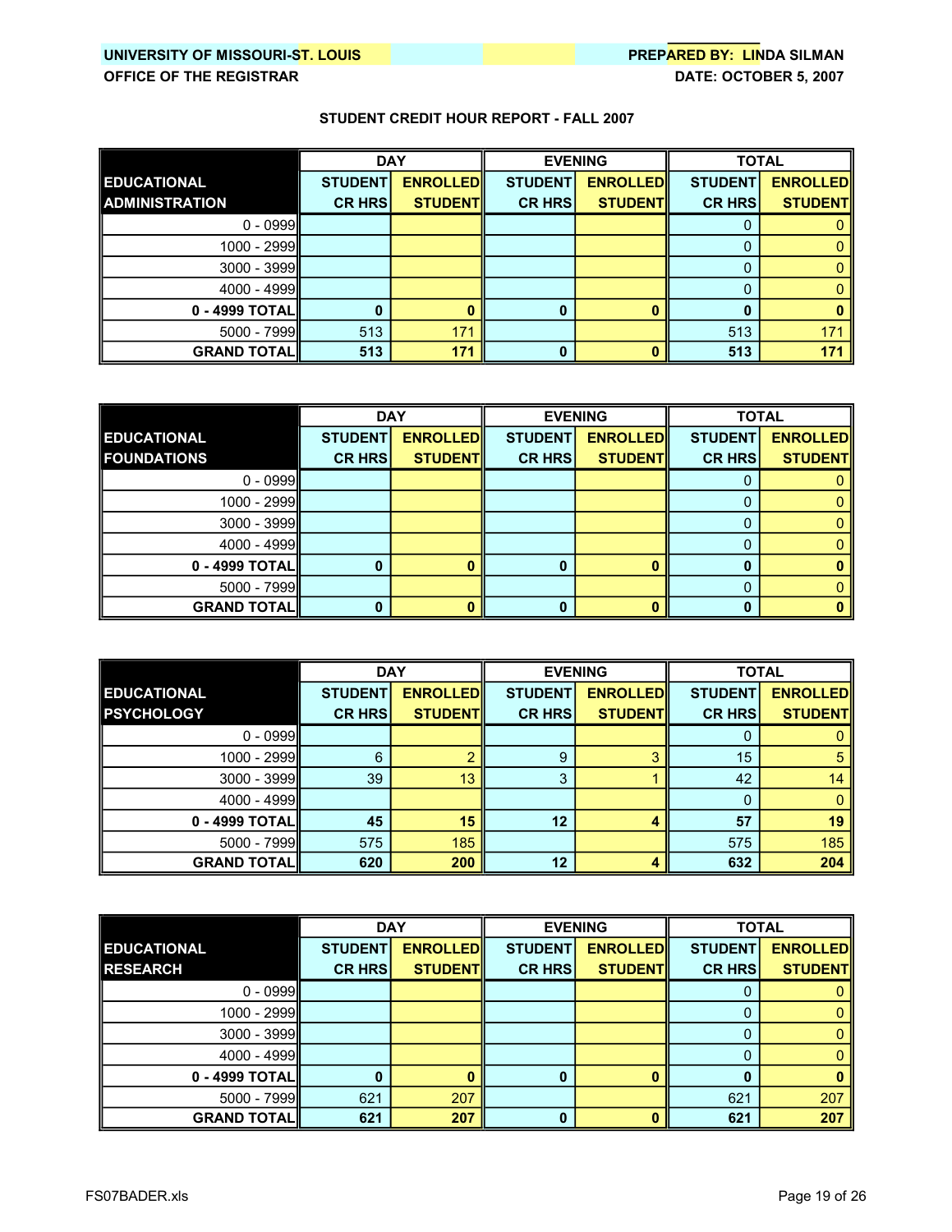|                    | <b>DAY</b>     |                 | <b>EVENING</b> |                 | <b>TOTAL</b>   |                 |
|--------------------|----------------|-----------------|----------------|-----------------|----------------|-----------------|
| <b>EDUCATIONAL</b> | <b>STUDENT</b> | <b>ENROLLED</b> | <b>STUDENT</b> | <b>ENROLLED</b> | <b>STUDENT</b> | <b>ENROLLED</b> |
| <b>TECHNOLOGY</b>  | <b>CR HRS</b>  | <b>STUDENTI</b> | <b>CR HRS</b>  | <b>STUDENTI</b> | <b>CR HRS</b>  | <b>STUDENT</b>  |
| $0 - 0999$         |                |                 |                |                 | O              |                 |
| 1000 - 2999        |                |                 |                |                 | 0              |                 |
| 3000 - 3999        |                |                 |                |                 | 0              |                 |
| 4000 - 4999        |                |                 |                |                 | 0              |                 |
| 0 - 4999 TOTAL     |                |                 |                |                 | 0              |                 |
| 5000 - 7999        | 117            | 39              |                |                 | 117            | 39              |
| <b>GRAND TOTAL</b> | 117            | 39              |                |                 | 117            | 39              |

|                     | <b>DAY</b>     |                 | <b>EVENING</b> |                  | <b>TOTAL</b>   |                 |
|---------------------|----------------|-----------------|----------------|------------------|----------------|-----------------|
| <b>ELEMENTARY</b>   | <b>STUDENT</b> | <b>ENROLLED</b> | <b>STUDENT</b> | <b>ENROLLEDI</b> | <b>STUDENT</b> | <b>ENROLLED</b> |
| <b>EDUCATION</b>    | <b>CR HRS</b>  | <b>STUDENTI</b> | <b>CR HRS</b>  | <b>STUDENT</b>   | <b>CR HRS</b>  | <b>STUDENT</b>  |
| $0 - 0999$          |                |                 |                |                  | 0              |                 |
| 1000 - 2999         |                |                 |                |                  | 0              |                 |
| $3000 - 3999$       | 156            | 52              | 39             | 13               | 195            | 65              |
| $4000 - 4999$       | 1,395          | 330             | 150            | 50               | 1,545          | 380             |
| 0 - 4999 TOTAL      | 1,551          | 382             | 189            | 63               | 1,740          | 445             |
| $5000 - 7999$       | 245            | 84              |                |                  | 245            | 84              |
| <b>GRAND TOTALI</b> | 1,796          | 466             | 189            | 63               | 1,985          | 529             |

|                         | <b>DAY</b>     |                 | <b>EVENING</b> |                 | <b>TOTAL</b>   |                 |
|-------------------------|----------------|-----------------|----------------|-----------------|----------------|-----------------|
|                         | <b>STUDENT</b> | <b>ENROLLED</b> | <b>STUDENT</b> | <b>ENROLLED</b> | <b>STUDENT</b> | <b>ENROLLED</b> |
| <b>HIGHER EDUCATION</b> | <b>CR HRS</b>  | <b>STUDENT</b>  | <b>CR HRS</b>  | <b>STUDENT</b>  | <b>CR HRS</b>  | <b>STUDENT</b>  |
| $0 - 0999$              |                |                 |                |                 | U              |                 |
| 1000 - 2999             |                |                 |                |                 | 0              |                 |
| $3000 - 3999$           |                |                 |                |                 | 0              |                 |
| $4000 - 4999$           |                |                 |                |                 |                |                 |
| 0 - 4999 TOTAL          | 0              |                 |                |                 | $\bf{0}$       |                 |
| $5000 - 7999$           | 240            | 80              |                |                 | 240            | 80              |
| <b>GRAND TOTAL  </b>    | 240            | 80              |                |                 | 240            | 80              |

|                         | <b>DAY</b>     |                 | <b>EVENING</b> |                 | <b>TOTAL</b>   |                 |
|-------------------------|----------------|-----------------|----------------|-----------------|----------------|-----------------|
|                         | <b>STUDENT</b> | <b>ENROLLED</b> | <b>STUDENT</b> | <b>ENROLLED</b> | <b>STUDENT</b> | <b>ENROLLED</b> |
| <b>MIDDLE EDUCATION</b> | <b>CR HRS</b>  | <b>STUDENT</b>  | <b>CR HRS</b>  | <b>STUDENT</b>  | <b>CR HRS</b>  | <b>STUDENT</b>  |
| $0 - 0999$              |                |                 |                |                 | Ü              |                 |
| 1000 - 2999             |                |                 |                |                 | 0              |                 |
| $3000 - 3999$           |                |                 |                |                 | 0              |                 |
| 4000 - 4999             | 72             | 24              |                |                 | 72             | 24              |
| $0 - 4999$ TOTAL        | 72             | 24              |                |                 | 72             | 24              |
| $5000 - 7999$           |                |                 |                |                 | 0              |                 |
| <b>GRAND TOTAL  </b>    | 72             | 24              | n              |                 | 72             | 24              |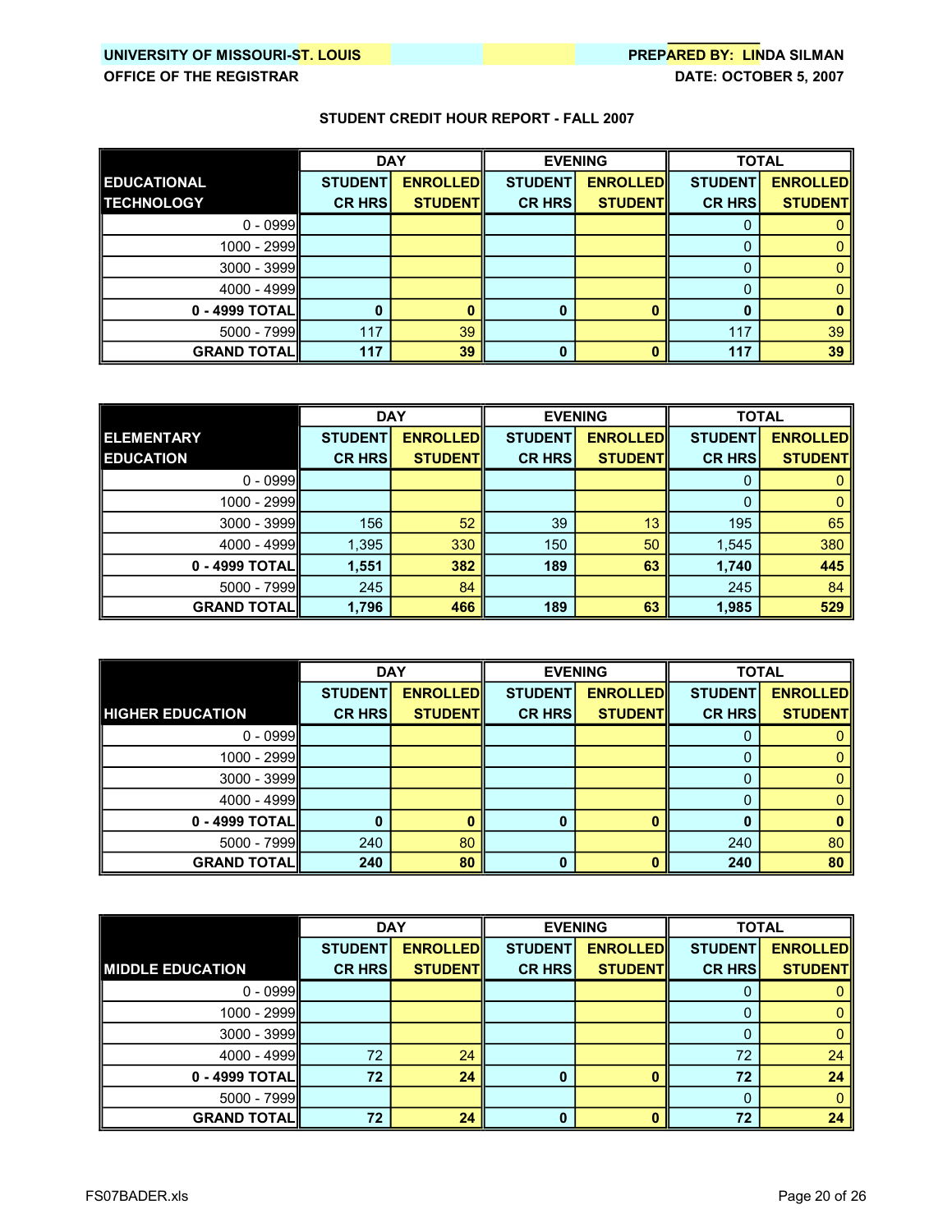|                    | <b>DAY</b>     |                 | <b>EVENING</b> |                 | <b>TOTAL</b>   |                 |
|--------------------|----------------|-----------------|----------------|-----------------|----------------|-----------------|
| <b>PHYSICAL</b>    | <b>STUDENT</b> | <b>ENROLLED</b> | <b>STUDENT</b> | <b>ENROLLED</b> | <b>STUDENT</b> | <b>ENROLLED</b> |
| <b>EDUCATION</b>   | <b>CR HRS</b>  | <b>STUDENTI</b> | <b>CR HRS</b>  | <b>STUDENT</b>  | <b>CR HRS</b>  | <b>STUDENT</b>  |
| $0 - 0999$         |                |                 |                |                 |                |                 |
| 1000 - 2999        | 42             | 14              |                |                 | 42             | 14              |
| $3000 - 3999$      | 1,227          | 394             | 122            | 44              | 1,349          | 438             |
| $4000 - 4999$      | 132            | 22              |                |                 | 132            | 22              |
| 0 - 4999 TOTALI    | 1,401          | 430             | 122            | 44              | 1,523          | 474             |
| 5000 - 7999        | 27             | 8               |                |                 | 27             | 8               |
| <b>GRAND TOTAL</b> | 1,428          | 438             | 122            | 44              | 1,550          | 482             |

|                    |                | <b>DAY</b><br><b>EVENING</b> |                | <b>TOTAL</b>    |                |                 |
|--------------------|----------------|------------------------------|----------------|-----------------|----------------|-----------------|
| <b>SECONDARY</b>   | <b>STUDENT</b> | <b>ENROLLEDI</b>             | <b>STUDENT</b> | <b>ENROLLED</b> | <b>STUDENT</b> | <b>ENROLLED</b> |
| <b>EDUCATION</b>   | <b>CR HRS</b>  | <b>STUDENT</b>               | <b>CR HRS</b>  | <b>STUDENT</b>  | <b>CR HRS</b>  | <b>STUDENT</b>  |
| $0 - 0999$         |                |                              |                |                 | 0              |                 |
| 1000 - 2999        |                |                              |                |                 | 0              |                 |
| $3000 - 3999$      | 45             | 15                           | 33             |                 | 78             | 26              |
| 4000 - 4999        | 553            | 125                          |                |                 | 553            | 125             |
| $0 - 4999$ TOTAL   | 598            | 140                          | 33             | 11              | 631            | 151             |
| $5000 - 7999$      | 150            | 60                           |                |                 | 150            | 60              |
| <b>GRAND TOTAL</b> | 748            | 200                          | 33             | 11              | 781            | 211             |

|                      | <b>DAY</b>     |                 |                | <b>EVENING</b>  | <b>TOTAL</b>   |                 |
|----------------------|----------------|-----------------|----------------|-----------------|----------------|-----------------|
| <b>SPECIAL</b>       | <b>STUDENT</b> | <b>ENROLLED</b> | <b>STUDENT</b> | <b>ENROLLED</b> | <b>STUDENT</b> | <b>ENROLLED</b> |
| <b>EDUCATION</b>     | <b>CR HRS</b>  | <b>STUDENTI</b> | <b>CR HRS</b>  | <b>STUDENT</b>  | <b>CR HRS</b>  | <b>STUDENT</b>  |
| $0 - 0999$           |                |                 |                |                 | 0              |                 |
| 1000 - 2999          |                |                 |                |                 | 0              |                 |
| $3000 - 3999$        | 90             | 30              | 24             | 8               | 114            | 38              |
| $4000 - 4999$        | 30             | 5               | 105            | 35              | 135            | 40              |
| 0 - 4999 TOTALII     | 120            | 35              | 129            | 43              | 249            | 78              |
| $5000 - 7999$        | 188            | 63              |                |                 | 188            | 63              |
| <b>GRAND TOTAL  </b> | 308            | 98              | 129            | 43              | 437            | 141             |

|                      | <b>DAY</b>     |                 | <b>EVENING</b> |                 | <b>TOTAL</b>   |                  |
|----------------------|----------------|-----------------|----------------|-----------------|----------------|------------------|
| <b>TEACHER</b>       | <b>STUDENT</b> | <b>ENROLLED</b> | <b>STUDENT</b> | <b>ENROLLED</b> | <b>STUDENT</b> | <b>ENROLLEDI</b> |
| <b>EDUCATION</b>     | <b>CR HRS</b>  | <b>STUDENTI</b> | <b>CR HRS</b>  | <b>STUDENT</b>  | <b>CR HRS</b>  | <b>STUDENT</b>   |
| $0 - 0999$           |                |                 |                |                 | 0              |                  |
| 1000 - 2999          | 1,065          | 355             | 144            | 48              | 1,209          | 403              |
| $3000 - 3999$        | 1,491          | 497             | 123            | 41              | 1,614          | 538              |
| $4000 - 4999$        | 96             | 32              | 57             | 19              | 153            | 51               |
| 0 - 4999 TOTALII     | 2,652          | 884             | 324            | 108             | 2,976          | 992              |
| $5000 - 7999$        | 600            | 188             |                |                 | 600            | 188              |
| <b>GRAND TOTAL  </b> | 3,252          | 1,072           | 324            | 108             | 3,576          | 1,180            |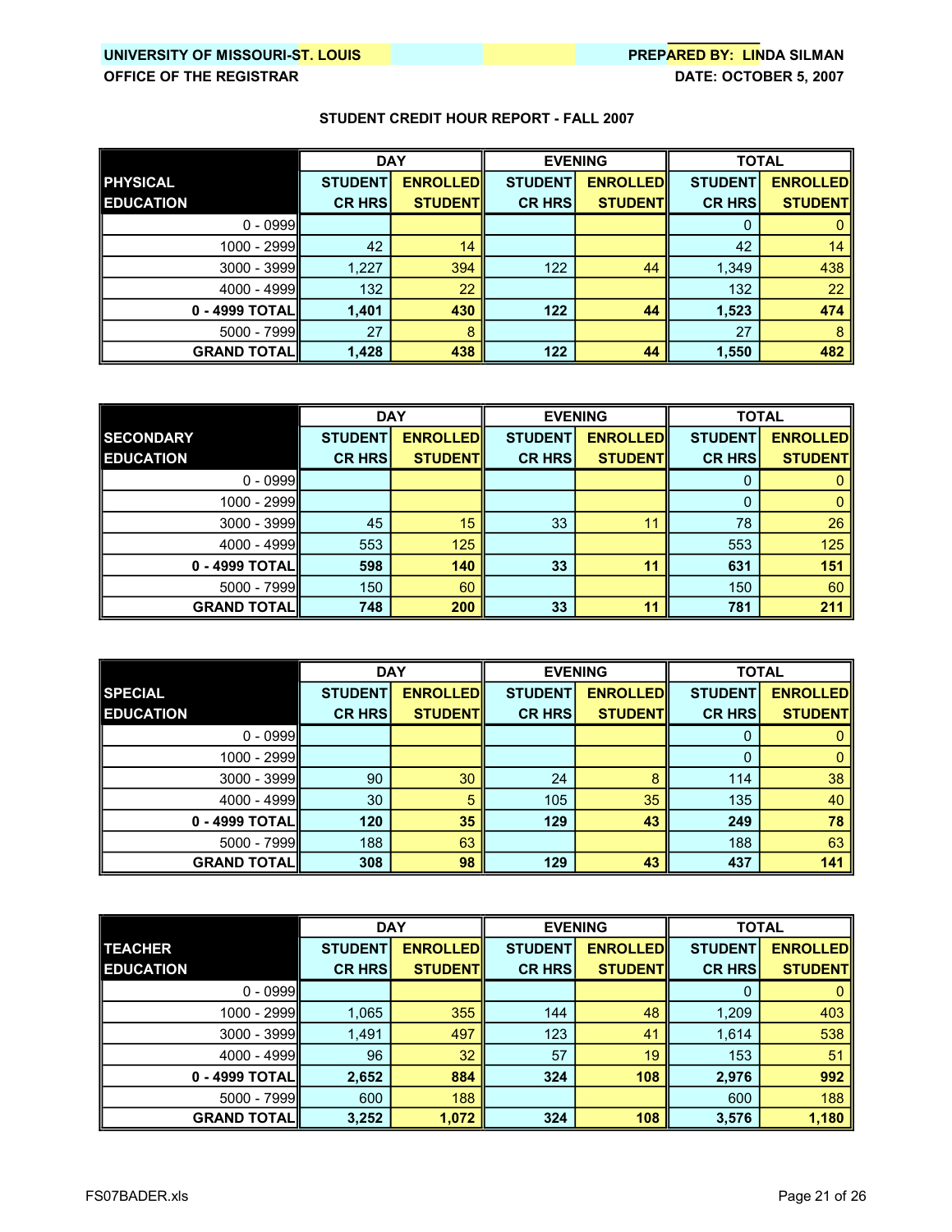# **UNIVERSITY OF MISSOURIST. LOUIS PREPARED BY: LINDA SILMAN**

|                           | <b>DAY</b>     |                 | <b>EVENING</b> |                 | <b>TOTAL</b>   |                 |
|---------------------------|----------------|-----------------|----------------|-----------------|----------------|-----------------|
| <b>TOTAL COLLEGE OF</b>   | <b>STUDENT</b> | <b>ENROLLED</b> | <b>STUDENT</b> | <b>ENROLLED</b> | <b>STUDENT</b> | <b>ENROLLED</b> |
| <b>ARTS &amp; SCIENCE</b> | <b>CR HRS</b>  | <b>STUDENTI</b> | <b>CR HRS</b>  | <b>STUDENTI</b> | <b>CR HRS</b>  | <b>STUDENT</b>  |
| $0 - 0999$                | 147            | 49              | 39             | 13              | 186            | 62              |
| 1000 - 2999               | 34,240         | 10,811          | 7,062          | 2,207           | 41,302         | 13,018          |
| $3000 - 3999$             | 6,979          | 2,355           | 2,396          | 817             | 9,375          | 3,172           |
| $4000 - 4999$             | 4,294          | 1,527           | 1,701          | 554             | 5,995          | 2,081           |
| 0 - 4999 TOTALII          | 45,660         | 14,742          | 11,198         | 3,591           | 56,858         | 18,333          |
| $5000 - 7999$             | 4,509          | 1,623           | 0              | 0               | 4,509          | 1,623           |
| <b>GRAND TOTAL</b>        | 50,169         | 16,365          | 11,198         | 3,591           | 61,367         | 19,956          |
| $***$                     | 1,726          | 533             | 129            | 42              | 1,855          | 575             |

|                                | <b>DAY</b>     |                 | <b>EVENING</b> |                 | <b>TOTAL</b>   |                 |
|--------------------------------|----------------|-----------------|----------------|-----------------|----------------|-----------------|
| <b>TOTAL COLLEGE OF</b>        | <b>STUDENT</b> | <b>ENROLLED</b> | <b>STUDENT</b> | <b>ENROLLED</b> | <b>STUDENT</b> | <b>ENROLLED</b> |
| <b>BUSINESS ADMINISTRATION</b> | <b>CR HRSI</b> | <b>STUDENTI</b> | <b>CR HRS</b>  | <b>STUDENT</b>  | <b>CR HRS</b>  | <b>STUDENT</b>  |
| $0 - 0999$                     | 0              |                 | 0              |                 | 0              |                 |
| 1000 - 2999                    | 3,144          | 1,048           | 885            | 295             | 4,029          | 1,343           |
| 3000 - 3999                    | 8,285          | 2,765           | 3,358          | 1,126           | 11,643         | 3,891           |
| 4000 - 4999                    | 900            | 428             | 879            | 395             | 1,779          | 823             |
| 0 - 4999 TOTAL                 | 12,329         | 4,241           | 5,122          | 1,816           | 17,451         | 6,057           |
| $5000 - 7999$                  | 3,252          | 1,086           | 0              |                 | 3,252          | 1,086           |
| <b>GRAND TOTALI</b>            | 15,581         | 5,327           | 5,122          | 1,816           | 20,703         | 7,143           |
| $***$                          |                |                 |                |                 | 9              |                 |

|                                             |                                 | <b>DAY</b><br><b>EVENING</b>       |                                 | <b>TOTAL</b>                        |                                 |                                   |
|---------------------------------------------|---------------------------------|------------------------------------|---------------------------------|-------------------------------------|---------------------------------|-----------------------------------|
| <b>TOTAL COLLEGE OF</b><br><b>EDUCATION</b> | <b>STUDENT</b><br><b>CR HRS</b> | <b>ENROLLED</b><br><b>STUDENTI</b> | <b>STUDENT</b><br><b>CR HRS</b> | <b>ENROLLEDI</b><br><b>STUDENTI</b> | <b>STUDENT</b><br><b>CR HRS</b> | <b>ENROLLED</b><br><b>STUDENT</b> |
| $0 - 0999$                                  | 0                               |                                    | 0                               |                                     | 0                               |                                   |
| 1000 - 2999II                               | 1,156                           | 381                                | 153                             | 51                                  | 1,309                           | 432                               |
| $3000 - 3999$                               | 3,126                           | 1,037                              | 344                             | 118                                 | 3,470                           | 1,155                             |
| $4000 - 4999$                               | 2,380                           | 555                                | 312                             | 104                                 | 2,692                           | 659                               |
| 0 - 4999 TOTALII                            | 6,662                           | 1,973                              | 809                             | 273                                 | 7,471                           | 2,246                             |
| $5000 - 7999$                               | 4,853                           | 1,627                              | $\mathbf{0}$                    | 0                                   | 4,853                           | 1,627                             |
| <b>GRAND TOTALI</b>                         | 11,515                          | 3,600                              | 809                             | 273                                 | 12,324                          | 3,873                             |
| $***$                                       |                                 |                                    |                                 |                                     |                                 |                                   |

|                         | <b>DAY</b>     |                 | <b>EVENING</b> |                 | <b>TOTAL</b>   |                 |
|-------------------------|----------------|-----------------|----------------|-----------------|----------------|-----------------|
| <b>TOTAL COLLEGE OF</b> | <b>STUDENT</b> | <b>ENROLLED</b> | <b>STUDENT</b> | <b>ENROLLED</b> | <b>STUDENT</b> | <b>ENROLLED</b> |
| FINE ARTS & COMM.       | <b>CR HRS</b>  | <b>STUDENTI</b> | <b>CR HRS</b>  | <b>STUDENTI</b> | <b>CR HRS</b>  | <b>STUDENT</b>  |
| $0 - 0999$              | 0              |                 | 0              |                 | 0              |                 |
| 1000 - 2999             | 8,946          | 3,521           | 801            | 277             | 9,747          | 3,798           |
| $3000 - 3999$           | 1,686          | 631             | 129            | 43              | 1,815          | 674             |
| $4000 - 4999$           | 519            | 191             | 2              |                 | 521            | 192             |
| 0 - 4999 TOTALI         | 11,151         | 4,343           | 932            | 321             | 12,083         | 4,664           |
| $5000 - 7999$           | 269            | 88              | 0              |                 | 269            | 88              |
| <b>GRAND TOTAL</b>      | 11,420         | 4,431           | 932            | 321             | 12,352         | 4,752           |
| $***$                   | 300            | 103             | 9              |                 | 309            | 106             |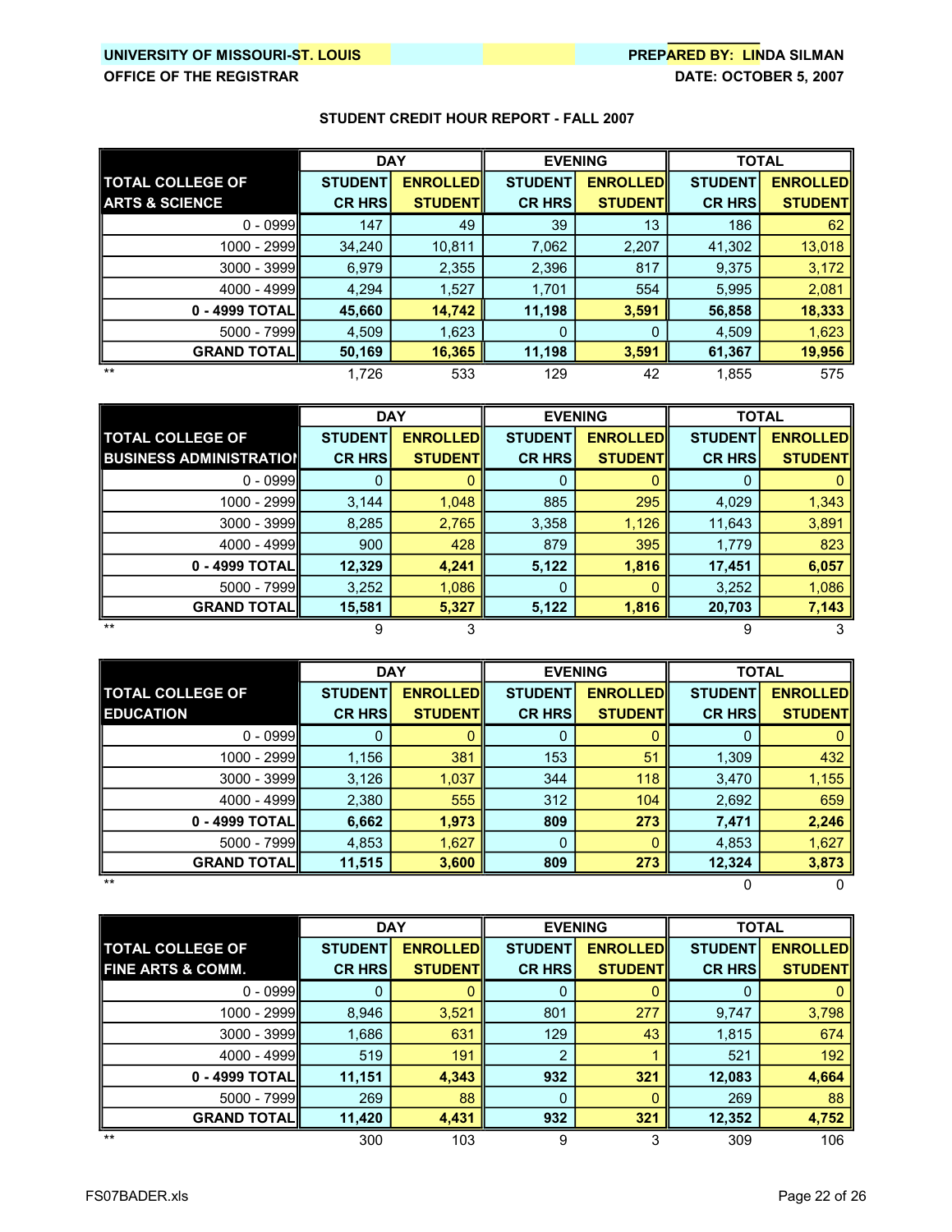# **UNIVERSITY OF MISSOURIST. LOUIS PREPARED BY: LINDA SILMAN**

**OFFICE OF THE REGISTRAR DATE: OCTOBER 5, 2007** 

|                             | <b>DAY</b>     |                 | <b>EVENING</b> |                 | <b>TOTAL</b>   |                 |
|-----------------------------|----------------|-----------------|----------------|-----------------|----------------|-----------------|
| UMSL/WU ENGINEERING         | <b>STUDENT</b> | <b>ENROLLED</b> | <b>STUDENT</b> | <b>ENROLLED</b> | <b>STUDENT</b> | <b>ENROLLED</b> |
| <b>PRE-ENGINEERING INC</b>  | <b>CR HRS</b>  | <b>STUDENTI</b> | <b>CR HRS</b>  | <b>STUDENT</b>  | <b>CR HRS</b>  | <b>STUDENT</b>  |
| 0 - 0999 Pre-Engineering    |                |                 |                |                 | 0              |                 |
| 1000 - 2999 Pre-Engineering | 163            | 69              |                |                 | 163            | 69              |
| $0 - 0999$                  |                |                 |                |                 | $\Omega$       | $\Omega$        |
| 1000 - 2999                 |                |                 | 519            | 204             | 519            | 204             |
| $3000 - 3999$               |                |                 | 552            | 183             | 552            | 183             |
| 4000 - 4999                 |                |                 | 483            | 181             | 483            | 181             |
| 0 - 4999 TOTAL              | 163            | 69              | 1,554          | 568             | 1,717          | 637             |
| $5000 - 7999$               |                |                 |                |                 | 0              |                 |
| <b>GRAND TOTALI</b>         | 163            | 69              | 1,554          | 568             | 1,717          | 637             |
| $***$                       |                |                 |                |                 |                |                 |

|                         | <b>EVENING</b><br><b>DAY</b> |                 |                | <b>TOTAL</b>    |                |                 |
|-------------------------|------------------------------|-----------------|----------------|-----------------|----------------|-----------------|
| <b>TOTAL COLLEGE OF</b> | <b>STUDENT</b>               | <b>ENROLLED</b> | <b>STUDENT</b> | <b>ENROLLED</b> | <b>STUDENT</b> | <b>ENROLLED</b> |
| <b>NURSING</b>          | <b>CR HRS</b>                | <b>STUDENT</b>  | <b>CR HRS</b>  | <b>STUDENTI</b> | <b>CR HRS</b>  | <b>STUDENT</b>  |
| $0 - 0999$              |                              |                 |                |                 | 0              |                 |
| 1000 - 2999             | 84                           | 89              |                |                 | 84             | 89              |
| $3000 - 3999$           | 3,024                        | 788             | 498            | 166             | 3,522          | 954             |
| 4000 - 4999             | 417                          | 98              |                |                 | 417            | 98              |
| 0 - 4999 TOTALII        | 3,525                        | 975             | 498            | 166             | 4,023          | 1,141           |
| $5000 - 7999$           | 966                          | 305             |                |                 | 966            | 305             |
| <b>GRAND TOTAL  </b>    | 4,491                        | 1,280           | 498            | 166             | 4,989          | 1,446           |
| $***$                   | 3,151                        | 861             |                |                 | 3,151          | 861             |

|                         | <b>DAY</b>     |                 | <b>EVENING</b> |                 | <b>TOTAL</b>   |                 |
|-------------------------|----------------|-----------------|----------------|-----------------|----------------|-----------------|
| <b>TOTAL COLLEGE OF</b> | <b>STUDENT</b> | <b>ENROLLED</b> | <b>STUDENT</b> | <b>ENROLLED</b> | <b>STUDENT</b> | <b>ENROLLED</b> |
| <b>OPTOMETRY</b>        | <b>CR HRS</b>  | <b>STUDENT</b>  | <b>CR HRS</b>  | <b>STUDENT</b>  | <b>CR HRS</b>  | <b>STUDENT</b>  |
| $0 - 0999$              |                |                 |                |                 |                |                 |
| 1000 - 2999             |                |                 |                |                 | 0              |                 |
| 3000 - 3999             |                |                 |                |                 | 0              |                 |
| $4000 - 4999$           |                |                 |                |                 | 0              |                 |
| 0 - 4999 TOTAL          | 0              |                 | n              |                 | O              |                 |
| 5000 - 7999             | 3,548          | 961             |                |                 | 3,548          | 961             |
| <b>GRAND TOTAL</b>      | 3,548          | 961             |                |                 | 3,548          | 961             |
| $***$                   |                |                 |                |                 |                |                 |

|                     | <b>DAY</b>     |                 | <b>EVENING</b> |                 | <b>TOTAL</b>   |                 |
|---------------------|----------------|-----------------|----------------|-----------------|----------------|-----------------|
| <b>TOTAL</b>        | <b>STUDENT</b> | <b>ENROLLED</b> | <b>STUDENT</b> | <b>ENROLLED</b> | <b>STUDENT</b> | <b>ENROLLED</b> |
| <b>GRADUATE</b>     | <b>CR HRS</b>  | <b>STUDENTI</b> | <b>CR HRS</b>  | <b>STUDENT</b>  | <b>CR HRS</b>  | <b>STUDENT</b>  |
| $0 - 0999$          |                |                 |                |                 | 0              |                 |
| 1000 - 2999         |                |                 |                |                 | 0              |                 |
| $3000 - 3999$       |                |                 |                |                 | 0              |                 |
| 4000 - 4999         | 28             | 28              | 90             | 30              | 118            | 58              |
| 0 - 4999 TOTAL      | 28             | 28              | 90             | 30              | 118            | 58              |
| $5000 - 7999$       | 308            | 104             |                |                 | 308            | 104             |
| <b>GRAND TOTALI</b> | 336            | 132             | 90             | 30              | 426            | 162             |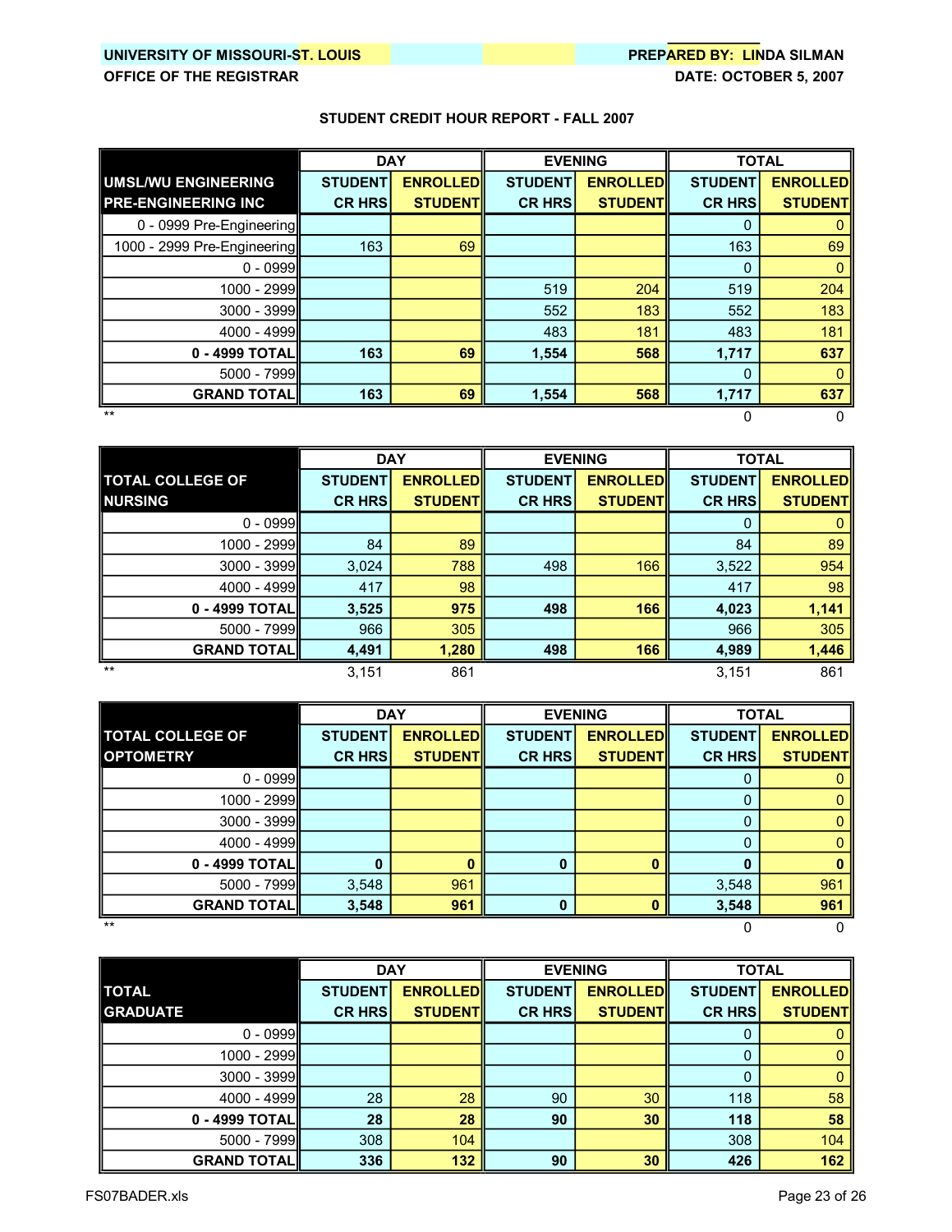|                                | UNIVERSITY OF MISSOURI-ST. LOUIS |
|--------------------------------|----------------------------------|
| <b>OFFICE OF THE REGISTRAR</b> |                                  |

\*\* 0 0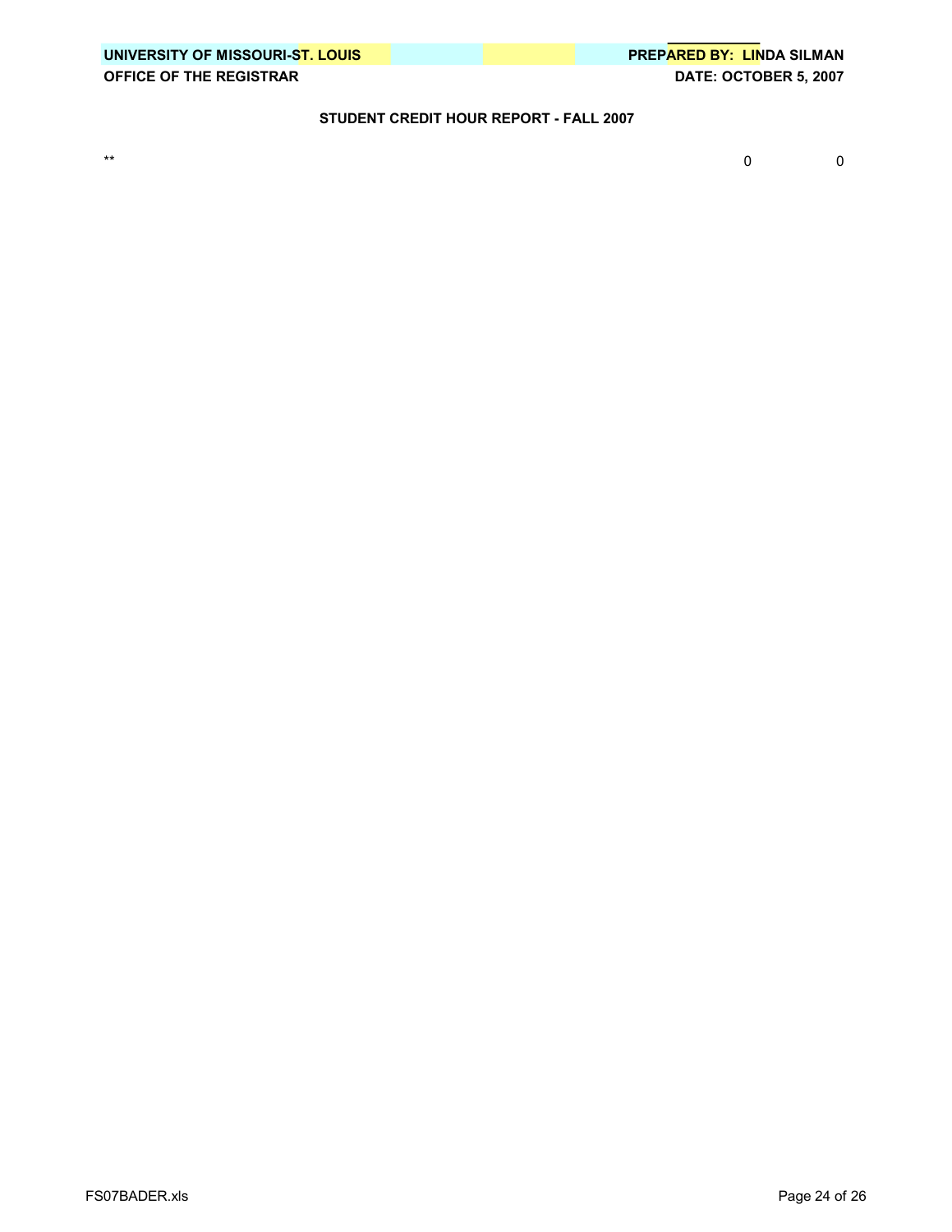# **UNIVERSITY OF MISSOURIST. LOUIS PREPARED BY: LINDA SILMAN**

#### **STUDENT CREDIT HOUR REPORT FALL 2007**

|                         | <b>DAY</b>     |                 | <b>EVENING</b> |                 | <b>TOTAL</b>   |                 |
|-------------------------|----------------|-----------------|----------------|-----------------|----------------|-----------------|
| <b>TOTAL</b>            | <b>STUDENT</b> | <b>ENROLLED</b> | <b>STUDENT</b> | <b>ENROLLED</b> | <b>STUDENT</b> | <b>ENROLLED</b> |
| <b>MILITARY SCIENCE</b> | <b>CR HRS</b>  | <b>STUDENT</b>  | <b>CR HRS</b>  | <b>STUDENT</b>  | <b>CR HRS</b>  | <b>STUDENT</b>  |
| $0 - 0999$              |                |                 |                |                 |                |                 |
| 1000 - 2999             | 5              |                 |                |                 | 5              |                 |
| 3000 - 3999             | 15             | 5               |                |                 | 15             | 5               |
| 4000 - 4999             | 6              |                 |                |                 | 6              |                 |
| 0 - 4999 TOTAL          | 26             | 9               | O              |                 | 26             |                 |
| 5000 - 7999             |                |                 |                |                 | 0              |                 |
| <b>GRAND TOTAL</b>      | 26             |                 |                |                 | 26             |                 |
| $***$                   | 12             |                 |                |                 |                |                 |

|                      | <b>DAY</b>     |                 |                | <b>EVENING</b>  | <b>TOTAL</b>   |                 |
|----------------------|----------------|-----------------|----------------|-----------------|----------------|-----------------|
|                      | <b>STUDENT</b> | <b>ENROLLED</b> | <b>STUDENT</b> | <b>ENROLLED</b> | <b>STUDENT</b> | <b>ENROLLED</b> |
| <b>TOTAL CO-OP</b>   | <b>CR HRS</b>  | <b>STUDENTI</b> | <b>CR HRS</b>  | <b>STUDENT</b>  | <b>CR HRS</b>  | <b>STUDENT</b>  |
| $0 - 0999$           |                |                 |                |                 | O              |                 |
| $1000 - 2999$        |                |                 |                |                 | 0              |                 |
| $3000 - 3999$        | 43             | 4               |                |                 | 43             |                 |
| $4000 - 4999$        | 278            | 44              |                |                 | 278            | 44              |
| 0 - 4999 TOTAL       | 321            | 48              | 0              |                 | 321            | 48              |
| $5000 - 7999$        |                |                 |                |                 | 0              |                 |
| <b>GRAND TOTAL  </b> | 321            | 48              |                |                 | 321            | 48              |
| $***$                |                |                 |                |                 |                |                 |

**STUDENT ENROLLED STUDENT ENROLLED STUDENT ENROLLED TOTAL ON CAMPUS CR HRS STUDENT CR HRS STUDENT CR HRS STUDENT** 0 - 0999|| 147 | 49 || 39 | 13 || 186 | 62 || 1000 2999 47,738 15,921 9,420 3,034 57,158 18,955 3000 3999 23,158 7,585 7,277 2,453 30,435 10,038 4000 - 4999**||** 8,822 <mark>| 2,873 |</mark> 3,467 <mark>| 1,265 |</mark> 12,289 <mark>| 4,138</mark> | **0 4999 TOTAL 79,865 26,428 20,203 6,765 100,068 33,193** 5000 7999 17,705 5,794 0 0 17,705 5,794 **GRAND TOTAL 97,570 32,222 20,203 6,765 117,773 38,987 DAY EVENING TOTAL** 

*\*\*NURSING PRELICENSURE STUDENT CREDIT HOURS INCLUDED IN GRAND TOTALS.*

| <b>TOTAL OFF CAMPUS</b> | <b>DAY</b>     |                 | <b>EVENING</b> |                  | <b>TOTAL</b>   |                 |
|-------------------------|----------------|-----------------|----------------|------------------|----------------|-----------------|
| <b>CREDIT HOURS BY</b>  | <b>STUDENT</b> | <b>ENROLLED</b> | <b>STUDENT</b> | <b>ENROLLEDI</b> | <b>STUDENT</b> | <b>ENROLLED</b> |
| <b>COURSE LEVEL</b>     | <b>CR HRS</b>  | <b>STUDENTI</b> | <b>CR HRS</b>  | <b>STUDENTI</b>  | <b>CR HRS</b>  | <b>STUDENT</b>  |
| $0 - 0999$              | 4              | 4               |                |                  | 4              |                 |
| 1000 - 2999             | 19,252         | 4,942           |                |                  | 19,252         | 4,942           |
| $3000 - 3999$           | 633            | 215             |                |                  | 633            | 215             |
| $4000 - 4999$           | 928            | 297             |                |                  | 928            | 297             |
| 0 - 4999 TOTALII        | 20,817         | 5,458           | 0              | Ω                | 20,817         | 5,458           |
| $5000 - 7999$           | 1,215          | 397             |                |                  | 1,215          | 397             |
| <b>GRAND TOTALI</b>     | 22,032         | 5,855           | $\bf{0}$       |                  | 22,032         | 5,855           |